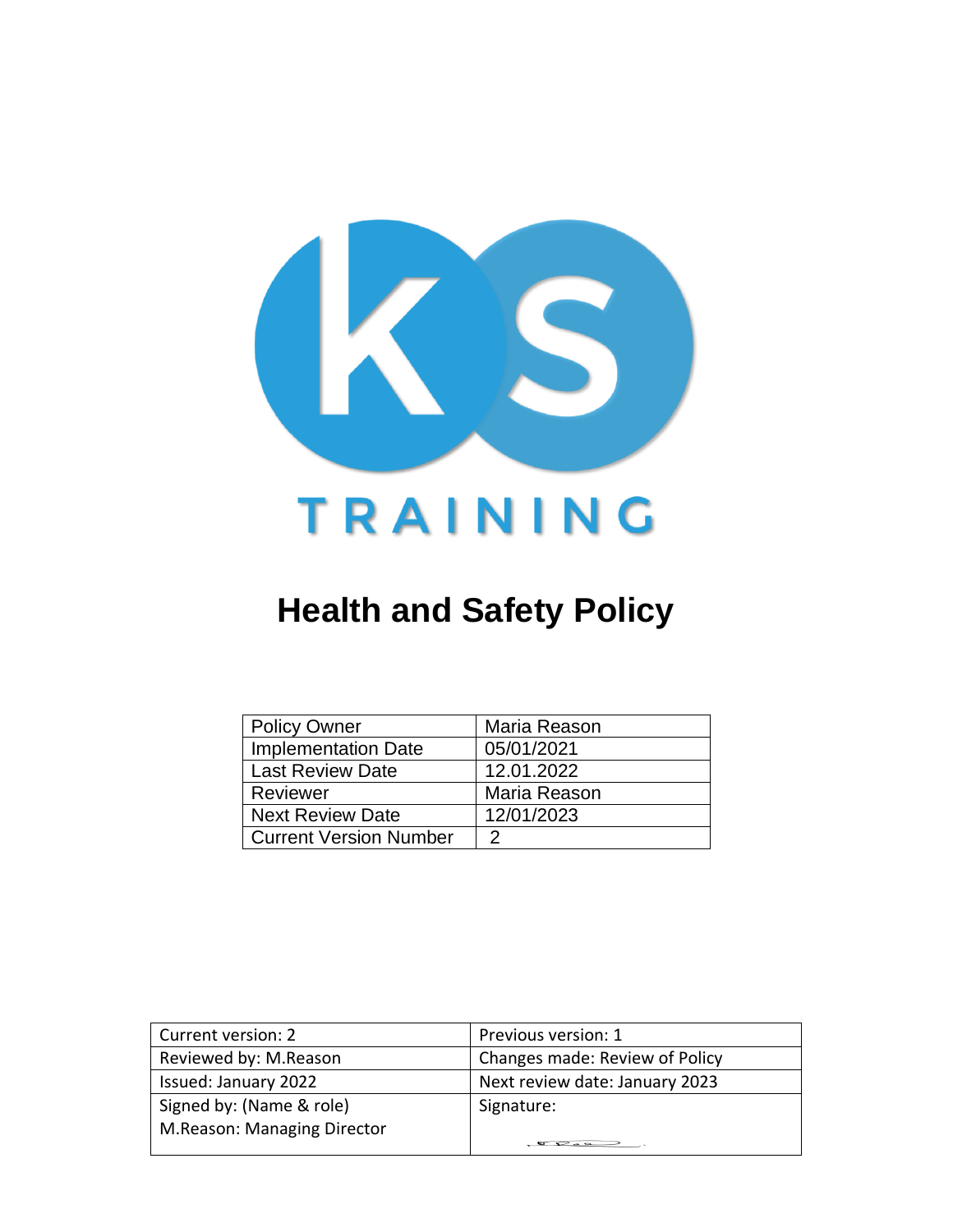# **1. POLICY STATEMENT**

KS Training Ltd is committed to providing a safe and healthy working environment for all employees. We therefore regard health and safety as a priority and an integral part of our business.

This commitment extends to providing, so far as is reasonably practicable, a safe, healthy and supportive environment for learners on all our programmes however funded. When working with young people, KS Training Ltd will endeavour to implement the safe learner concept, through the promotion of risk education and safety awareness. The Health and Safety at Work Act 1974 together with other related regulations, place specific responsibilities on both employers and employees. We intend, as a matter of policy, to comply, so far as is reasonably practicable, with all health and safety requirements.

KS Training Ltd is committed to:

- Provide and maintain in a safe manner all work equipment
- Ensure the safe handling of hazardous substances
- Provide information, instruction and supervision for employees
- Maintain safe and healthy working conditions
- Provide all employees with appropriate training to ensure that they are competent to complete their tasks
- Consult with employees on matters affecting their health & safety
- Provide adequate control of the health & safety risks arising from work activities
- Prevent accidents and cases of work-related ill health
- Review and revise this policy, as necessary, at regular intervals
- Directors, managers and employees have the responsibility for implementing the safety policy throughout the business operation.

| Current version: 2          | Previous version: 1                              |
|-----------------------------|--------------------------------------------------|
| Reviewed by: M.Reason       | Changes made: Review of Policy                   |
| Issued: January 2022        | Next review date: January 2023                   |
| Signed by: (Name & role)    | Signature:                                       |
| M.Reason: Managing Director |                                                  |
|                             | $\mathbb{R}$ $\mathbb{R}$ $\rightarrow$ $\qquad$ |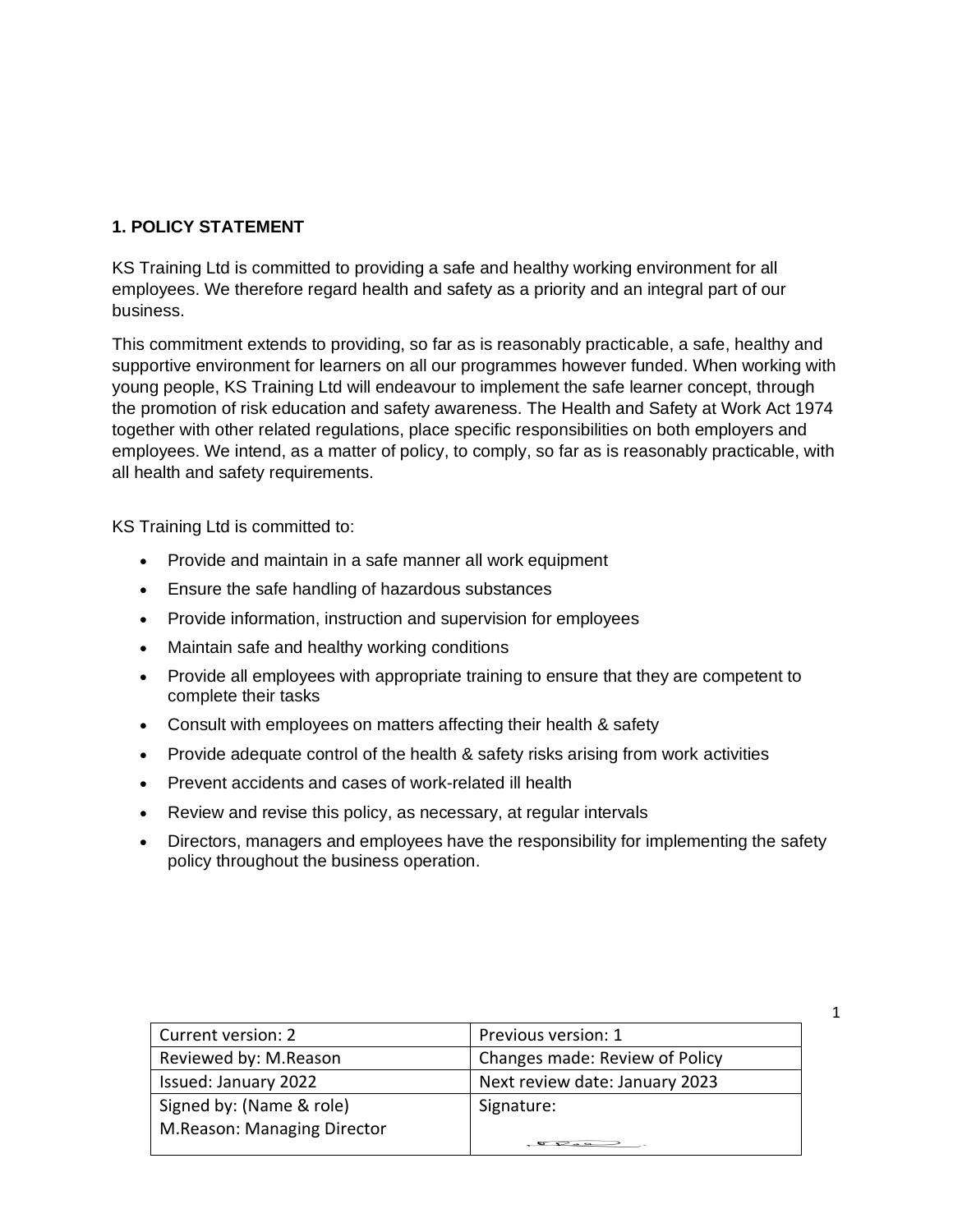#### **2. RESPONSIBILITIES**

All managers and employees are responsible for carrying out their work in a manner that will not put their personal health and safety at risk or that of their colleagues or anyone that may be affected by their actions or omissions. Managers and employees must plan and perform their work in accordance with the Health and Safety Policy, its associated procedures and in compliance with current legislation. It follows, therefore, that all managers and employees have the right and the responsibility to refuse to carry out work or undertake any activity, which they consider to be unsafe.

#### **2.1 Managing Director.**

The Managing Director will ensure that:

- There is an effective and efficient approach to health and safety within all parts of KS Training Ltd.
- The necessary resources/budget are made available to provide competent safety management and for the continuous improvement of health and safety performance of KS Training Ltd.
- All staff are consulted on health and safety matters, by ensuring that safety is included as an agenda item at each of the KS Training Ltd Staff Meetings
- Employees with specific responsibilities have the necessary authority, expertise, training, and resources to exercise their responsibilities effectively.
- All levels of management understand, actively support and implement KS Training 's Health and Safety Policy and procedures
- Policies and procedures are developed to meet legal, moral, and best practice obligations.
- There is a suitable organisation structure for planning, implementing, monitoring, reviewing and evaluating health and safety arrangements.

| Current version: 2          | Previous version: 1            |
|-----------------------------|--------------------------------|
| Reviewed by: M.Reason       | Changes made: Review of Policy |
| Issued: January 2022        | Next review date: January 2023 |
| Signed by: (Name & role)    | Signature:                     |
| M.Reason: Managing Director |                                |
|                             | $Q$ , $Q$ , $Q$ , $Q$          |

 $\mathfrak{D}$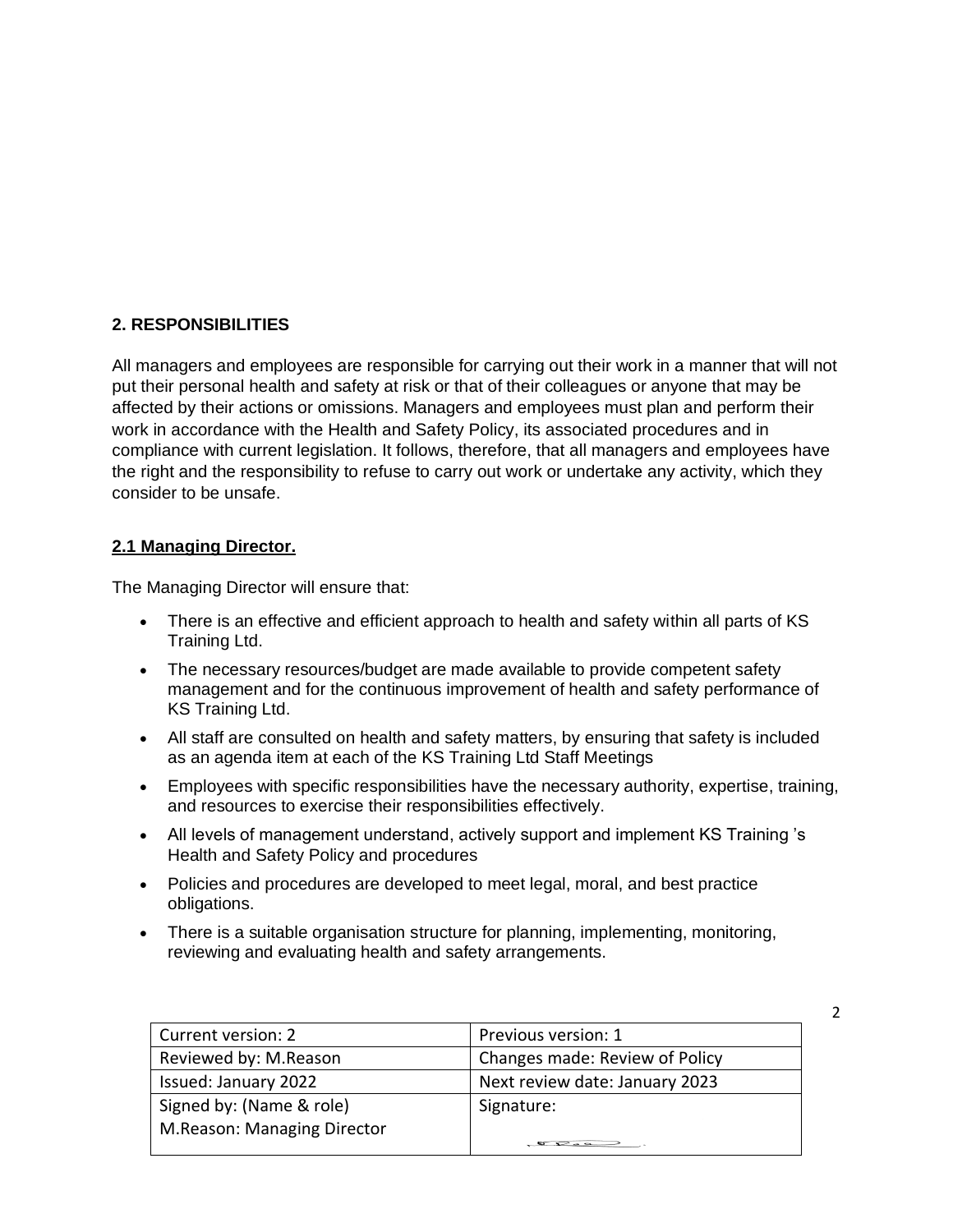# **2.2 Other Line Managers and Team Leaders**

All Managers will ensure:

- That all staff under their control know and accept their personal responsibility for the safe working of themselves and others that may be affected by their acts or omissions
- That all staff under their control are properly trained and supervised, and in particular, receive adequate induction training and on and off the job training in appropriate aspects of health, safety and welfare.
- That all staff understand their responsibilities for health and safety, as defined in the health and safety policy and are capable of performing their duties to the required standard.
- That they operate within all legislative and KS Training Ltd requirements applicable to work of their office/team
- That they maintain high standards of housekeeping in their offices/teams
- A consistent implementation of KS Training Ltd policies and procedures within their area of accountability
- That they co-operate with the Managing Director and other responsible staff on health and safety matters
- That they complete risk assessment for their office areas/teams/tasks within their responsibility and implement the risk assessment findings
- That all accidents, diseases, and dangerous occurrences are recorded and investigated by a competent person. Comply with the Reporting of Injuries, Diseases and Dangerous Occurrences Regulations. In the case of ESFA funded learners comply with the ESFA accident reporting mechanism and the accident reporting requirements of KS Training Ltd.
- That they complete any other reasonable health and safety activity, as defined by the KS Training Ltd Managing Director

#### **2.3 Employees**

All members of staff have a duty to:

- Take reasonable care of the health and safety of themselves and of other persons who may be affected by their acts and omissions at work.
- Co-operate with their employer to enable the employer to perform, or comply with, any legal duty or requirement.
- Not to interfere with, or misuse, equipment provided in the interest of health and safety.

| Current version: 2          | Previous version: 1            |
|-----------------------------|--------------------------------|
| Reviewed by: M.Reason       | Changes made: Review of Policy |
| Issued: January 2022        | Next review date: January 2023 |
| Signed by: (Name & role)    | Signature:                     |
| M.Reason: Managing Director |                                |
|                             |                                |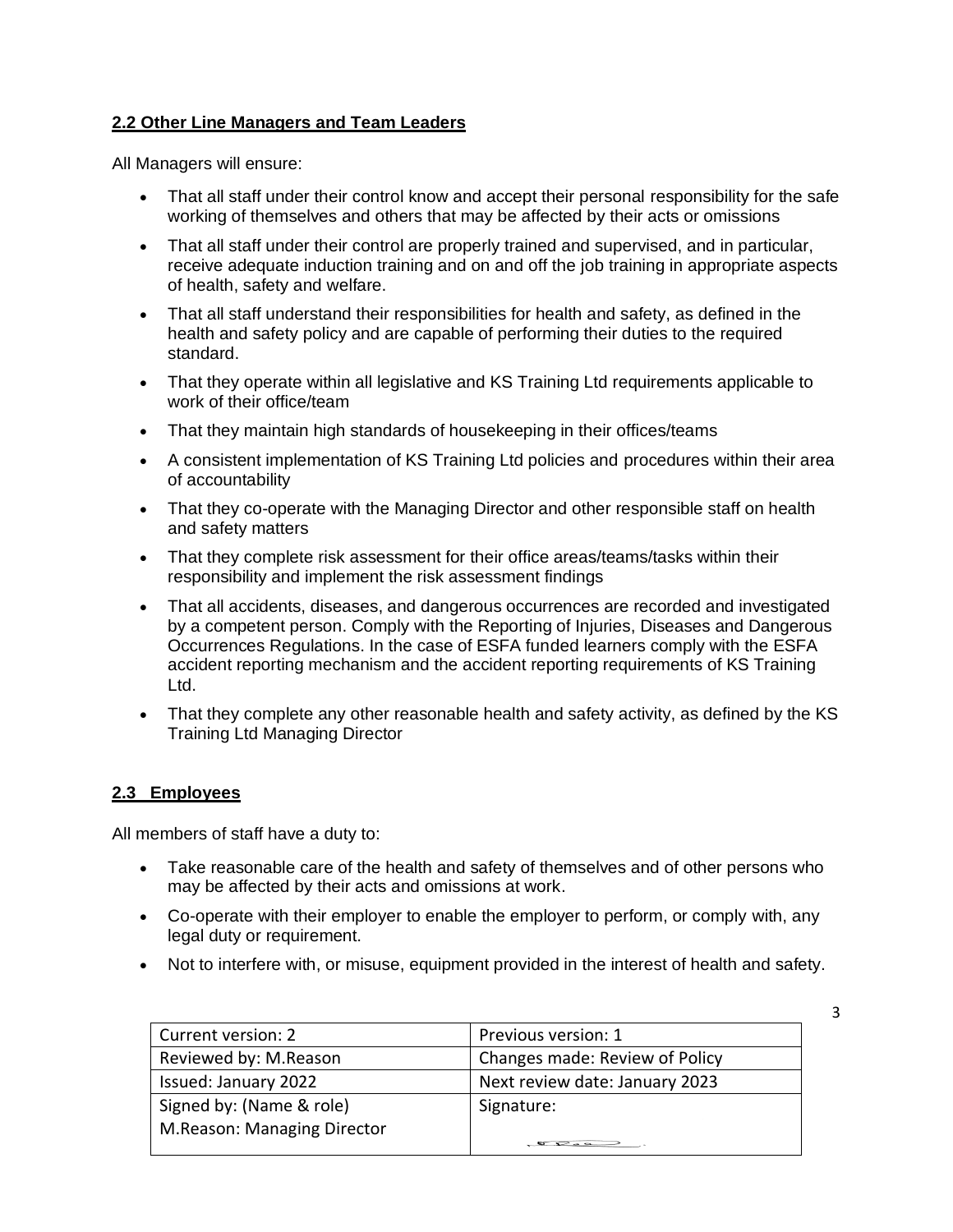- Use equipment, procedures and documentation provided for their work as they have been trained.
- Not to use equipment they have not been trained to use.
- Inform their manager of any work situation that represents a serious and immediate danger to themselves and others.
- Report all accidents immediately and enter the details in the accident book.
- Keep their working area clean and tidy to minimise risk.

# **3. ARRANGEMENTS**

# **3.1 Accident Reporting – KS Training employees**

This procedure ensures that all accidents, incidents, and dangerous occurrences, involving KS Training employees, are investigated to determine the cause and appropriate action taken to prevent a reoccurrence.

# **3.2 Accidents / Incidents**

- All accidents must be recorded in the accident book.
- Where it is deemed necessary and appropriate, the Health and Safety Co-ordinator should inform the Managing Director. An investigation should then be completed, to identify the accident causes and any remedial action.

# **3.3 Reporting of Injuries, Diseases and Dangerous Occurrence Regulations (2013)**

# 3.3.1 Fatality/Major Injury/Dangerous Occurrence

In the event of a RIDDOR reportable incident, the Health and Safety Co-ordinator must inform the relevant enforcing authority by the quickest means possible, usually by telephone or on the Internet, and then submit an appropriate report to them *within* 10 days. The Health and Safety Co-ordinator should retain a copy of the report for recording purposes.

KS Training Ltd will report any RIDDOR incidents to Funding Partners as per contractual requirements.

# 3.3.2 Lost Time Accidents

If an employee is absent from work for more than three days\*, as a result of an injury arising from their work, the Health and Safety Co-ordinator must be notified. A report should then be

| Current version: 2          | Previous version: 1                   |
|-----------------------------|---------------------------------------|
| Reviewed by: M.Reason       | Changes made: Review of Policy        |
| Issued: January 2022        | Next review date: January 2023        |
| Signed by: (Name & role)    | Signature:                            |
| M.Reason: Managing Director |                                       |
|                             | $\mathcal{L} \rightarrow \mathcal{L}$ |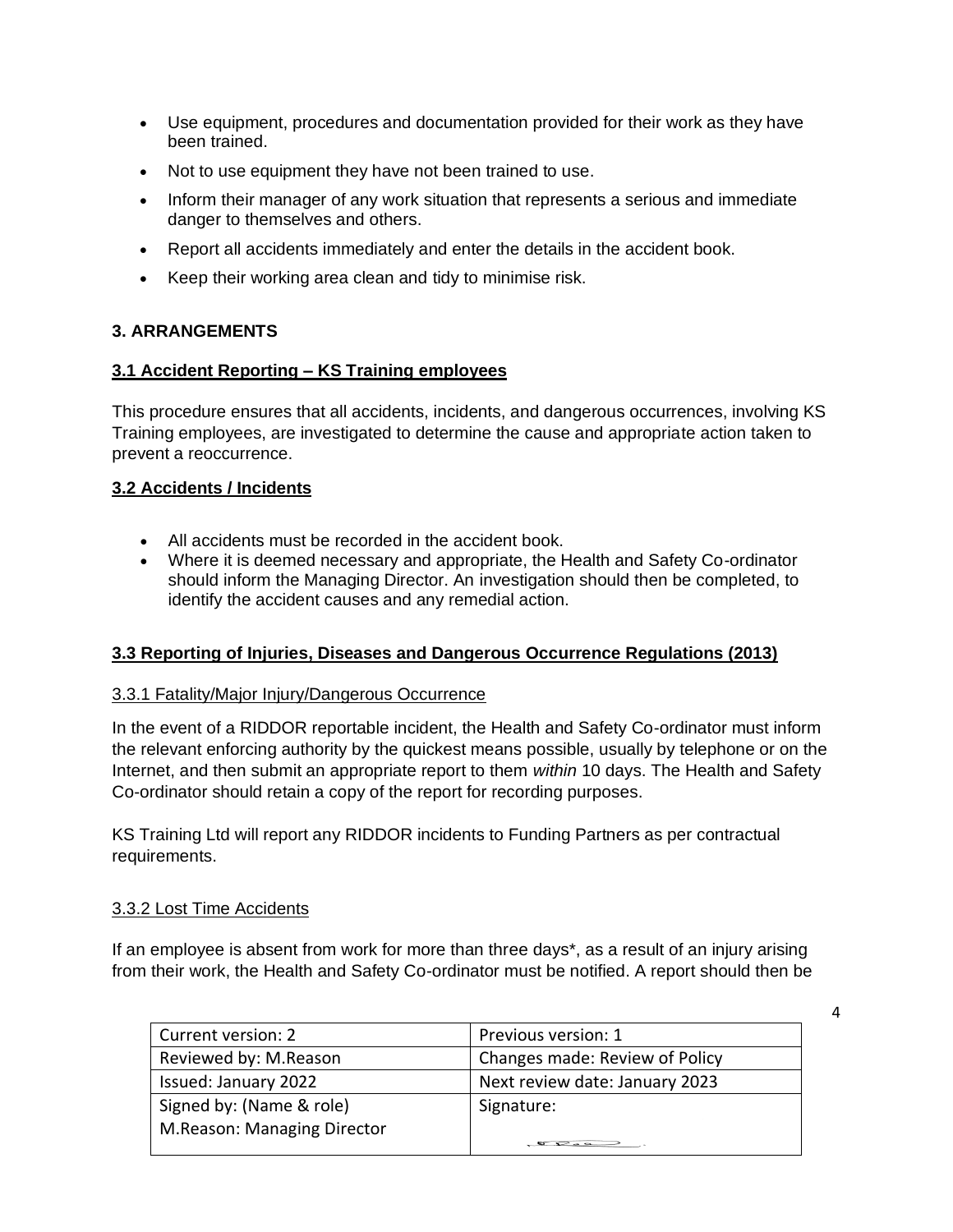completed by the Health and Safety Co-ordinator and submitted to the relevant enforcing authority within 10 days. A copy of the report should be retained for recording purposes.

*\*The more than three-day criteria does not include the day of the accident, but does include.*

*weekends. For example, if the accident occurred on a Wednesday and the employee did not return to work until the following Monday, the accident is reportable under RIDDOR.*

#### 3.3.3 Diseases

If written conformation is received from a medical practitioner that an employee is suffering from a notifiable disease, the Health and Safety Co-ordinator should complete the appropriate report and notify the enforcing authority as soon as reasonably practicable. A copy of the report should be retained for recording purposes.

# **3.4 Follow Up Action**

The Manager/Safety Adviser should ensure that all remedial actions are completed. The Health and Safety Adviser should review all accident and incident reports and recommend further action as appropriate to the Managing Director.

# **4. FIRST AID POLICY** – KS Training employees

KS Training Ltd has a duty under the Health and Safety First Aid Regulations (1981), to provide suitable and sufficient first aid facilities. KS Training Ltd will inform all employees of the arrangements that have been made in connection with the provision of first aid facilities, including equipment and those employees trained in first aid.

To meet this requirement KS Training will:

- Display on notice boards (company intranet), the names and telephone numbers of employees trained in basic first aid and of employees trained as Appointed Persons.
- Provide access for all staff to an adequately stocked first aid kit, which will be clearly identified.
- Arrange for the continuity of training to maintain a satisfactory number of employees qualified as Appointed Persons, (one per office location).

When working at other locations, (eg employers premises), KS Training staff should make use of the on-site first aid provision. All accidents on other premises must be entered in the relevant KS Training Accident Book.

| Current version: 2          | Previous version: 1            |
|-----------------------------|--------------------------------|
| Reviewed by: M.Reason       | Changes made: Review of Policy |
| Issued: January 2022        | Next review date: January 2023 |
| Signed by: (Name & role)    | Signature:                     |
| M.Reason: Managing Director |                                |
|                             |                                |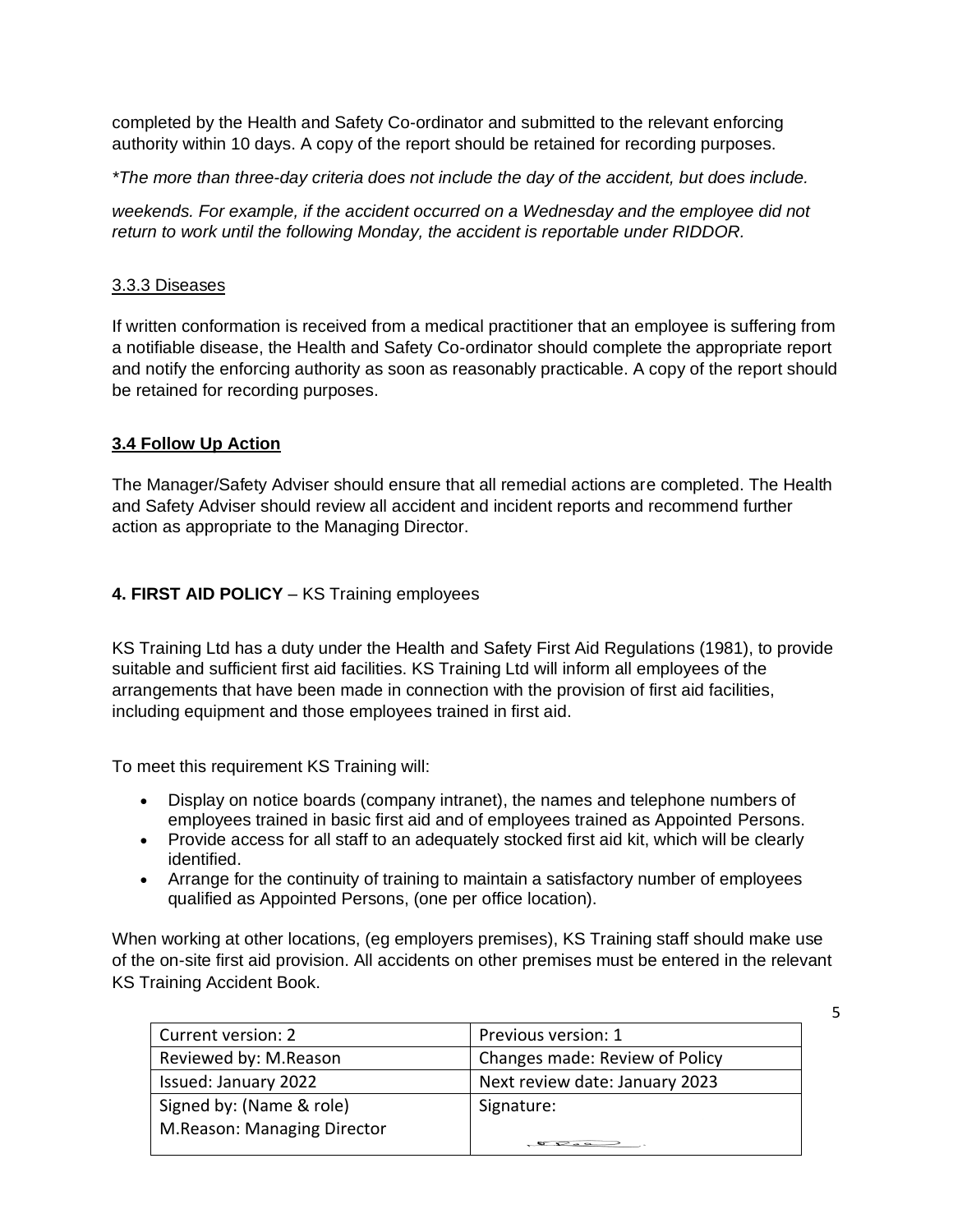During induction training, employees will be informed of:

- Their responsibilities in the event of an accident.
- The location of their local First Aider and first aid kit.
- First aid and accident reporting procedures.

Whilst we have no legal responsibility to provide assistance for non-employees, it is our policy to provide emergency cover for visitors and contractors on the premises of KS Training, to ensure safe evacuation to the nearest medical services.

# **5. FIRE SAFETY AND EMERGENCY EVACUATION PROCEDURES**

All employees are required to familiarise themselves and understand the Fire and Emergency

Evacuation procedures for the KS Training office.

Please ensure that you know:

- The location of your nearest FIRE EXIT and where it exits the building.
- The Assembly Point.
- The location of your nearest fire alarm call point.

As part of the induction programme, each employee will be briefed on the evacuation route(s), the fire alarm call points, and the location of the Assembly Point.

#### What to do in the case of fire

- (A) By the Person discovering the fire:
	- i) Ensure that no one is in immediate danger.
	- ii) Sound the fire alarm at the nearest break glass alarm point (the 'Break Glass' alarm points are on the main exit routes); and
	- iii) Leave the building by the nearest FIRE EXIT and go to the Assembly Point.

(B) By all other staff not committed to specific Fire Duties, on hearing the alarm:

| Current version: 2          | Previous version: 1            |
|-----------------------------|--------------------------------|
| Reviewed by: M.Reason       | Changes made: Review of Policy |
| Issued: January 2022        | Next review date: January 2023 |
| Signed by: (Name & role)    | Signature:                     |
| M.Reason: Managing Director |                                |
|                             |                                |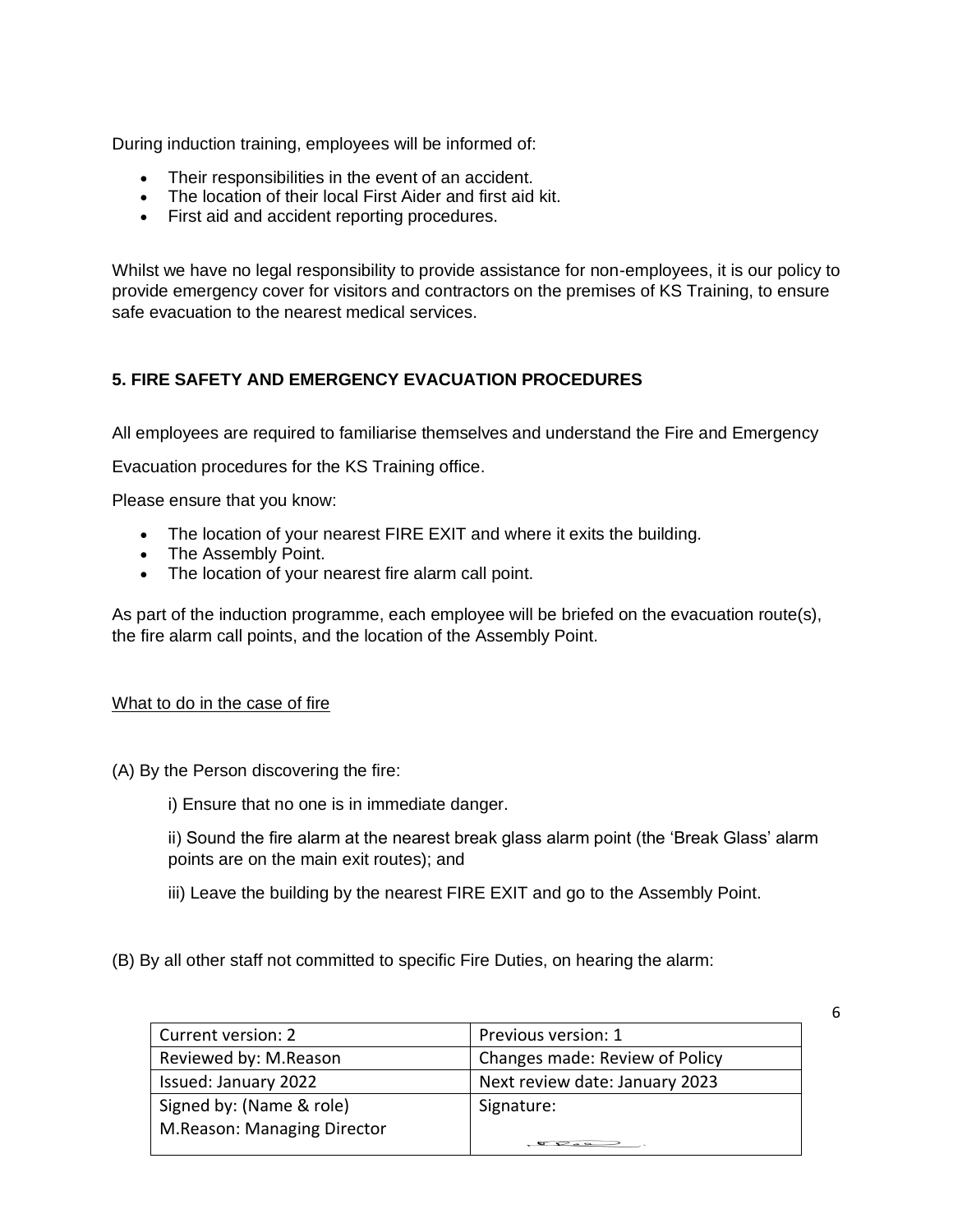i) Leave the building via the nearest FIRE EXIT.

ii) Do not return to your desk to collect personal belongings. Go straight to the Fire Assembly Point, obeying the instructions of the Fire Wardens.

iii) Wait for further instructions.

#### Note:

- *If you have visitors with you, please ensure they are escorted safely from the building to the Fire Assembly Point.*
- *Do not use the lifts.*

Fire risks for KS Training Ltd area of the premises will be assessed by the Health and Safety Coordinator as part of the risk assessment programme.

#### **6. BOMB PROCEDURE** – KS Training Ltd Offices

Should any member of staff receive a report, by telephone, of an explosive device having been placed within, or near the premises, they should try to obtain as much information from the caller as possible. Example of the required information is as follows:

- Location of explosive device.
- Time set for detonation.
- Description of explosive or container.
- Sex (male/female) of the caller.
- Estimation of age.
- Accent of caller.
- Indication of type of telephone being used, e.g. call box or mobile phone.
- Any significant background noises.
- Code word or number.

Once the caller terminates the call, the employee should contact their manager immediately, relaying all the information gathered.

Should any employee discover a suspicious object or package, they should not touch the object. They should contact their manager immediately with all the relevant information on the suspicious object.

In the event of either a telephone report, or the discovery of a suspicious package, staff are to comply with the evacuation procedure of the relevant office in which they are based.

| Current version: 2          | Previous version: 1            |
|-----------------------------|--------------------------------|
| Reviewed by: M.Reason       | Changes made: Review of Policy |
| Issued: January 2022        | Next review date: January 2023 |
| Signed by: (Name & role)    | Signature:                     |
| M.Reason: Managing Director |                                |
|                             |                                |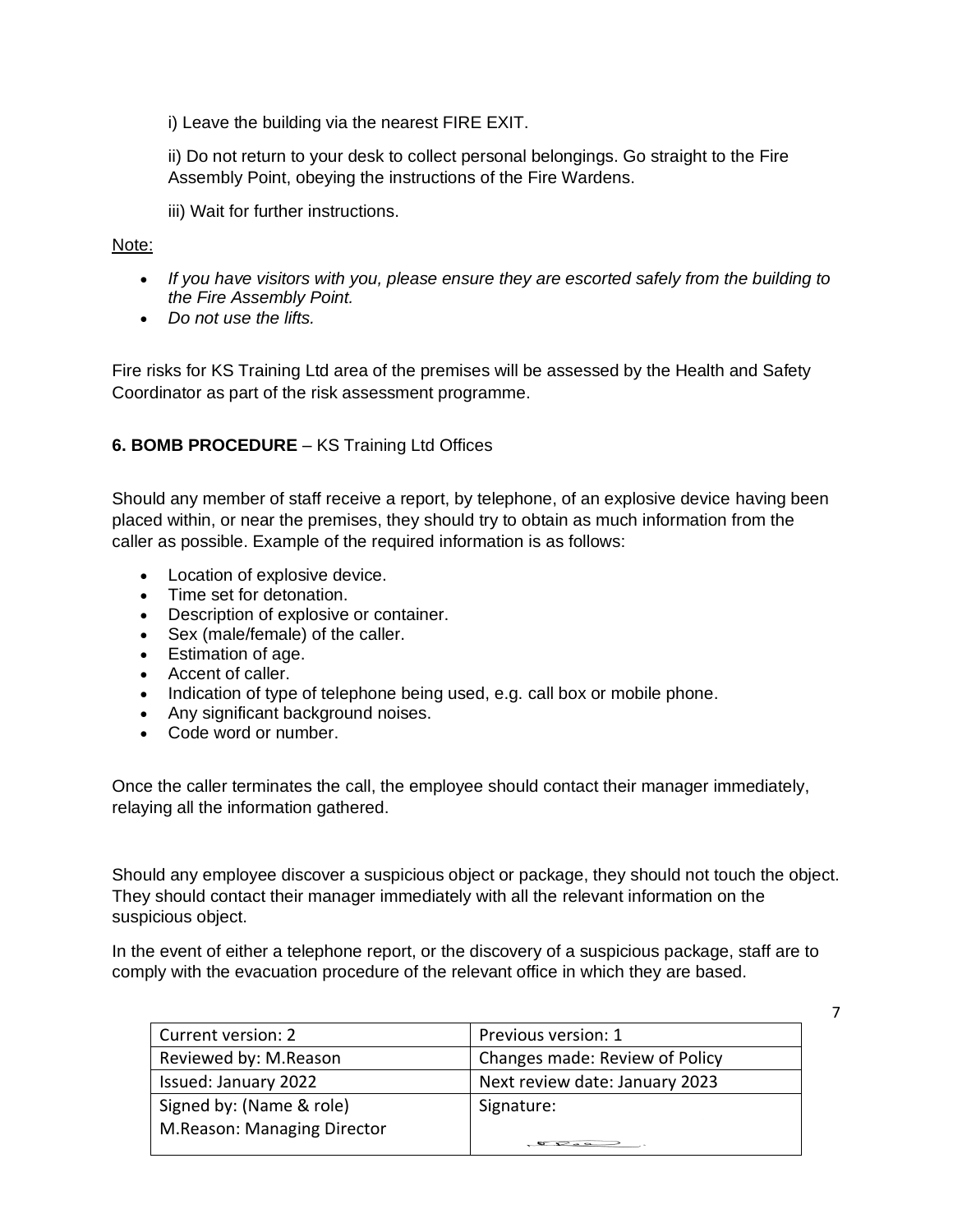If an evacuation is deemed necessary, all employees should leave the building via the nearest Fire Exit and proceed to the Assembly Point, as defined in the Business Centre procedures

# **7. RISK ASSESSMENT POLICY**

It is the policy of KS Training Ltd to carry out suitable and sufficient risk assessments of the risks to health and safety of our employees, and to others who might be affected by our work activities across all provision.

To ensure that this happens we will:

- Identify all hazards with a potential to cause harm to our employees and others who may be affected by our activities.
- Evaluate the probability and severity of potential injury or damage.
- Analyse the options for eliminating, reducing or controlling the identified risks and then take the appropriate action.
- Review the assessments periodically and particularly where they may no longer be valid or where there has been a significant change in the work activities or processes.
- The risk assessment programme will be started initially by the completion of a Management Risk Assessment for each office/work activity.

Where we identify a risk of serious or imminent danger we will:

- Establish appropriate procedures for controlling exposure to this special risk, including the stopping and resumption of work.
- Nominate sufficient competent persons to implement the evacuation procedure from the premises.

Each Office Manager will be responsible for ensuring that the risk assessment programme is completed for their designated area/team.

# **8. CONTROL OF SUBSTANCES HAZARDOUS TO HEALTH (C.O.S.H.H)**

It is our intention that wherever possible the use of harmful substances will be reduced to a minimum.

Within KS Training Ltd premises, the following substances may be stored and used:

- Substances used in the maintenance and operation of photocopiers, printers and other office equipment.
- Cleaning agents stored and used in the area

| Current version: 2          | Previous version: 1            |
|-----------------------------|--------------------------------|
| Reviewed by: M.Reason       | Changes made: Review of Policy |
| Issued: January 2022        | Next review date: January 2023 |
| Signed by: (Name & role)    | Signature:                     |
| M.Reason: Managing Director |                                |
|                             |                                |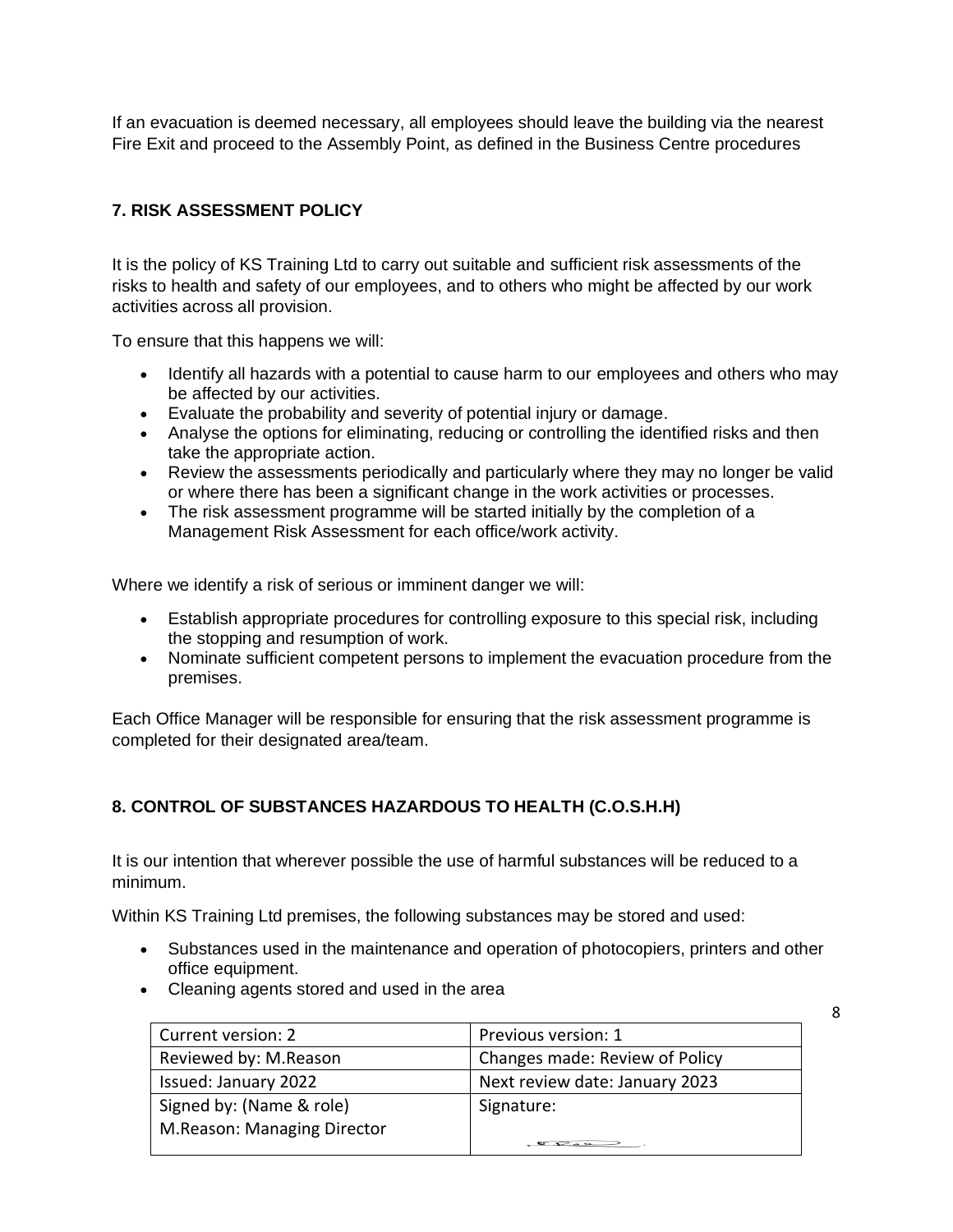In order to meet its obligations, as defined in the COSHH Regulations, KS Training will:

- Identify and obtain information concerning all hazardous materials used.
- Assess the risk to all employees exposed to hazardous materials.
- Eliminate, minimise, or control the risk by effective measures.

#### **9. DISPLAY SCREEN EQUIPMENT (DSE)**

It is the intention of KS Training that display screen equipment (DSE) users are identified and assessments made to ensure that workstations are ergonomically correct.

The Display Screen Equipment Regulations 2002 place a responsibility on KS Training to complete an assessment of each employee's workstation. This must be completed for all employees who use DSE as a significant part of their job role.

KS Training will provide training in the risks to health of staff using DSE and the preventative and protective strategies to reduce such risk. The working environment in which display screen equipment is used should be safe, with minimum risk to health.

All managers are expected to review the DSE work undertaken by their team to:

- Ensure that the work activity is structured and that natural breaks in that activity occurs.
- Ensure that where it is not possible to include natural breaks, enforced breaks should be introduced into the activity.

#### Display Screen Equipment Risk Assessment

As part of the Management Risk Assessment, all Managers will be asked to identify the significant risks within their work area/tasks.

As well as the completion by managers of the Management Risk Assessment, each employee will be requested to complete a workstation questionnaire, or on-line equivalent as part of their induction. Once completed should be forwarded to the Health and Safety Co-ordinator.

The information collated from the Self-Assessment Questionnaire, or online equivalent, will identify those employees who require additional workstation equipment, or specialist training in the use of workstation equipment.

It is the responsibility of each manager to ensure that a Self-Assessment Questionnaire, or online equivalent, is completed for employees within their team.

| Current version: 2          | Previous version: 1             |
|-----------------------------|---------------------------------|
| Reviewed by: M.Reason       | Changes made: Review of Policy  |
| Issued: January 2022        | Next review date: January 2023  |
| Signed by: (Name & role)    | Signature:                      |
| M.Reason: Managing Director |                                 |
|                             | $\mathcal{P} \circ \mathcal{P}$ |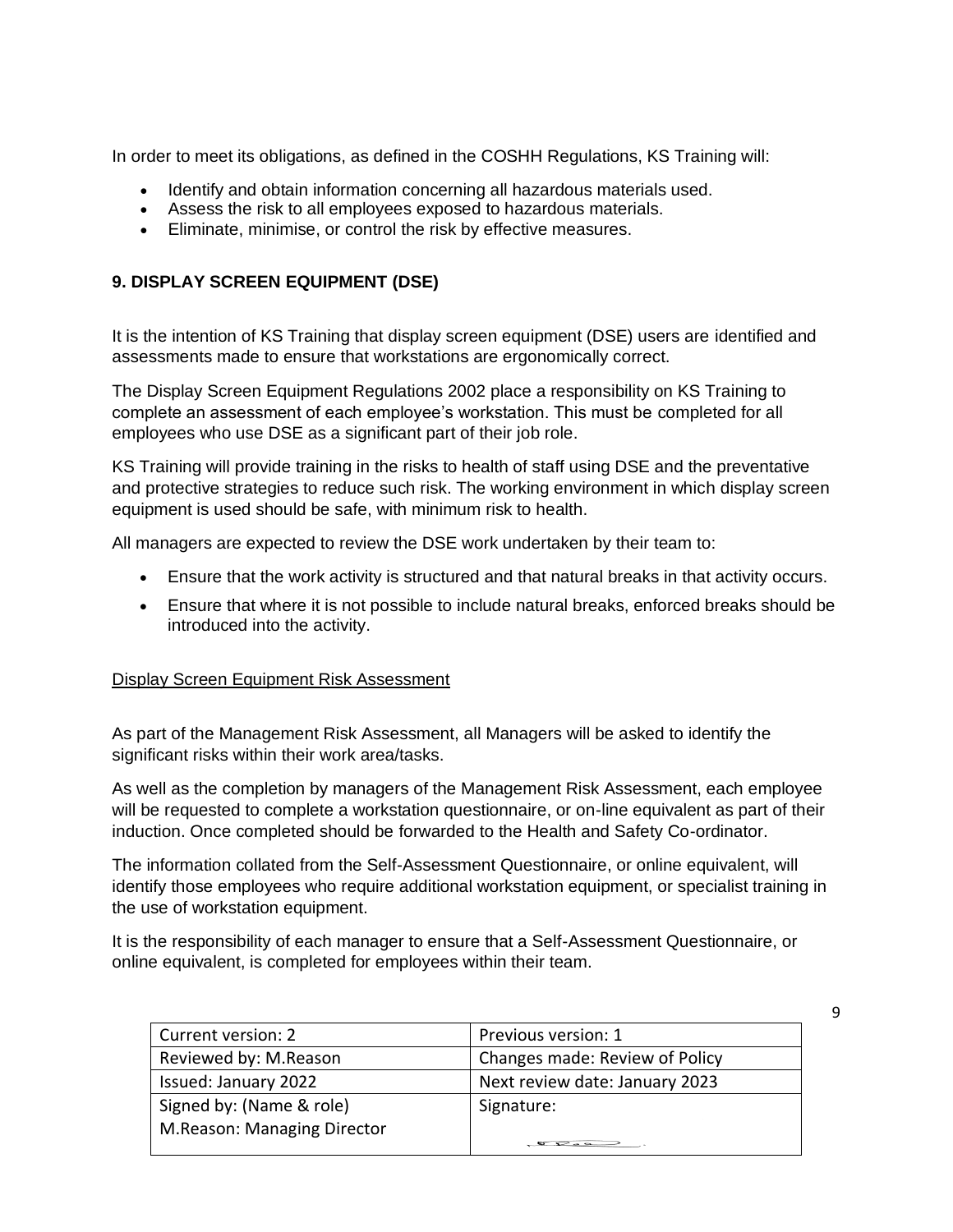#### Eye Tests

In line with the requirements of the Display Screen Equipment Regulations (2002), KS Training Ltd accepts its obligations regarding the provision of eye tests for display screen users. KS Training Ltd is keen to encourage employees to take up this opportunity.

It is important to note that eye tests will be carried out at the request of the employee.

# **10. MANUAL HANDLING POLICY**

The Manual Handling Operations Regulations (1992) place a responsibility on the organisation to eliminate, minimise or control the risks from the manual handling of loads within the work environment. In order to achieve this objective, KS Training requires that all employees adopt safe working practices, with regards to the manual handling of all loads.

It is our policy to prevent or reduce manual handling risks by ensuring that:

- Where possible, deliveries are taken to the point of use or storage by the contractor, through sensible purchase procedures and contracts.
- Loads are small and as light as possible through sensible purchase procedures and contracts.
- Suitable manual handling aids are provided
- Employees who have to carry out manual handling operations receive adequate training in the processes/tasks and in the best way to move loads so as to reduce the risk of injury.

It is also our policy that managers:

- Will not expect employees to move any load that the manager thinks is beyond the capacity of the employee.
- Ensure employees have a good regard to good manual handling techniques, use any aids provided and follow safe systems of work.
- Will not expect employees to move any load that the employee thinks is liable to cause them injury.

As part of the Management Risk Assessment, all managers are asked to identify the significant risks within their work areas. The Safety Co-ordinator will collate this data.

| Current version: 2          | Previous version: 1            |
|-----------------------------|--------------------------------|
| Reviewed by: M.Reason       | Changes made: Review of Policy |
| Issued: January 2022        | Next review date: January 2023 |
| Signed by: (Name & role)    | Signature:                     |
| M.Reason: Managing Director |                                |
|                             |                                |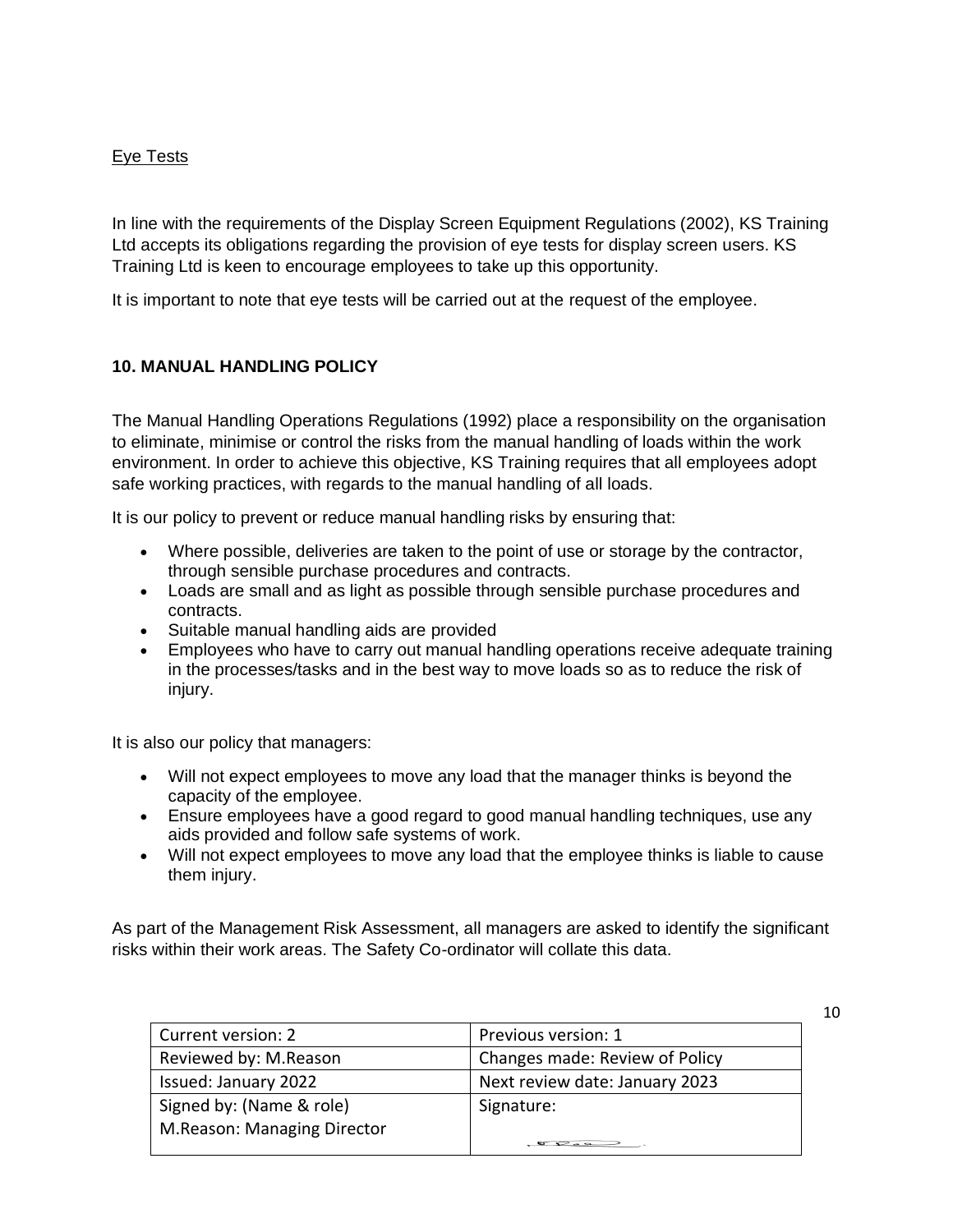Where the manager's risk assessment raises lifting tasks as a significant risk to their member(s) of staff, further action will be required. As part of the collation process, the hazards and risks appropriate to the work task and environment will prioritise the allocation of manual handling training.

# **11. ELECTRICAL SYSTEMS AND EQUIPMENT POLICY**

It is the policy of KS Training to comply with the Electricity at Work Regulations (1989) and guidance from the Health and Safety Executive.

We will reduce electrical hazards to a minimum by using:

- Competent or qualified persons for maintenance tasks.
- Qualified persons for repair tasks.
- Competent or qualified persons for regular inspecting and testing.
- Safe systems of work for all work carried out on electrical systems.
- Safe, suitable, and approved materials and equipment.

Regular inspections and testing shall be carried out with electrical installations being tested every five years. Portable appliance testing will take place at a frequency determined by the risks associated with their use.

Electrical risks will be assessed as part of the Management Risk Assessment.

All employees are reminded that no personal portable electrical equipment, i.e., kettles, fans, etc, are permitted onsite unless presented for inspection, tested, and authorised.

#### **12. EXPECTANT AND NURSING MOTHERS POLICY**

KS Training will carry out a Risk Assessment for all new and expectant mothers.

It is our policy to prevent or reduce risks to new and expectant mothers by requiring them to inform their line manager of the pregnancy as soon as they feel appropriate. This will allow a full assessment of any risk to their health arising from their work. This will be treated in confidence.

It is also our policy to prevent or reduce risks to new and expectant mothers by ensuring that they do not:

- Undertake any manual handling tasks.
- Spend excessive time at a workstation without taking adequate breaks.

| Current version: 2          | Previous version: 1            |
|-----------------------------|--------------------------------|
| Reviewed by: M.Reason       | Changes made: Review of Policy |
| Issued: January 2022        | Next review date: January 2023 |
| Signed by: (Name & role)    | Signature:                     |
| M.Reason: Managing Director |                                |
|                             | $\overline{\mathbf{P}}$        |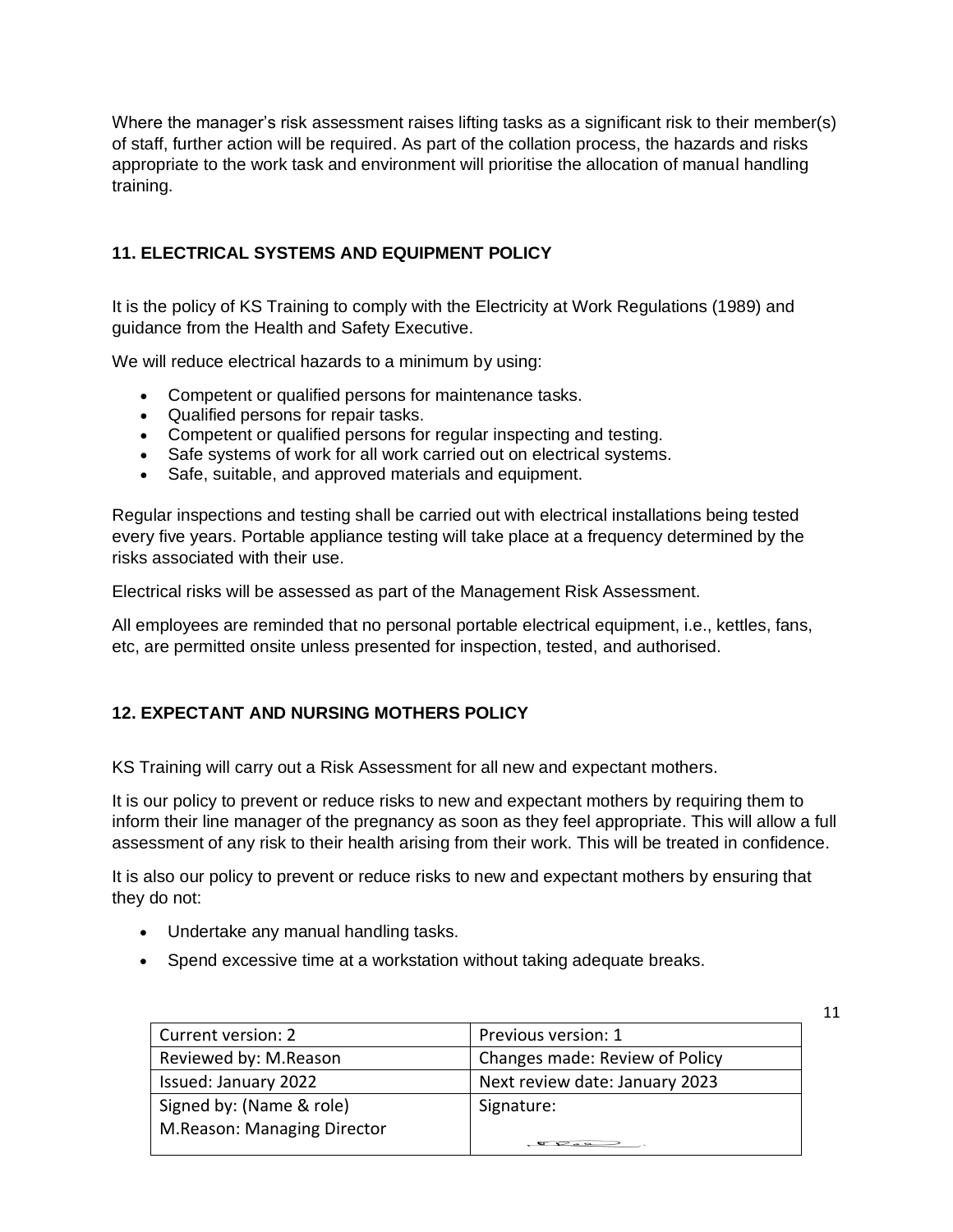The implications of driving as part of the expectant mother's job role will be assessed, on an individual basis, by the employees' manager.

As part of this process, we will fully take into account recommendations made by a medical practitioner or midwife.

# **13. VISITORS POLICY**

KS Training accept our duty to protect visitors to our premises from harm and recognise also that visitors may pose a risk to our employees. Therefore, our policy for the control of visitors on our premises is as follows:

- We will ensure that we know visitors are onsite by requiring them to sign in and out in the visitors book, as defined within each office location
- In the event of a fire alarm, the person who is accompanying the visitor should take the visitor to the assembly point and ensure that they remain there until it is safe to return to the premises.
- We will provide assistance if necessary and ensure all casualties are evacuated to the nearest medical services, if appropriate.

# **14. WELFARE FACILITIES**

In line with the requirements of the Workplace (Health, Safety and Welfare) Regulations 1992, KS Training Ltd is committed to providing a safe place of work, with appropriate welfare facilities. These will include the following:

- The provision of a good working environment, with all appropriate health and safety support facilities.
- Safe access to, and egress from the office environment.
- General welfare facilities, to include:
	- o Hot beverage areas
	- o Cold water supply
	- o Toilet facilities

In the provision of all of the above facilities, all employees have the responsibility to ensure that such facilities are not abused or misused. All employees are requested to support the organisation in maintaining a high standard of welfare facilities, and also to report where such standards are not maintained.

| Current version: 2          | Previous version: 1            |
|-----------------------------|--------------------------------|
| Reviewed by: M.Reason       | Changes made: Review of Policy |
| Issued: January 2022        | Next review date: January 2023 |
| Signed by: (Name & role)    | Signature:                     |
| M.Reason: Managing Director |                                |
|                             |                                |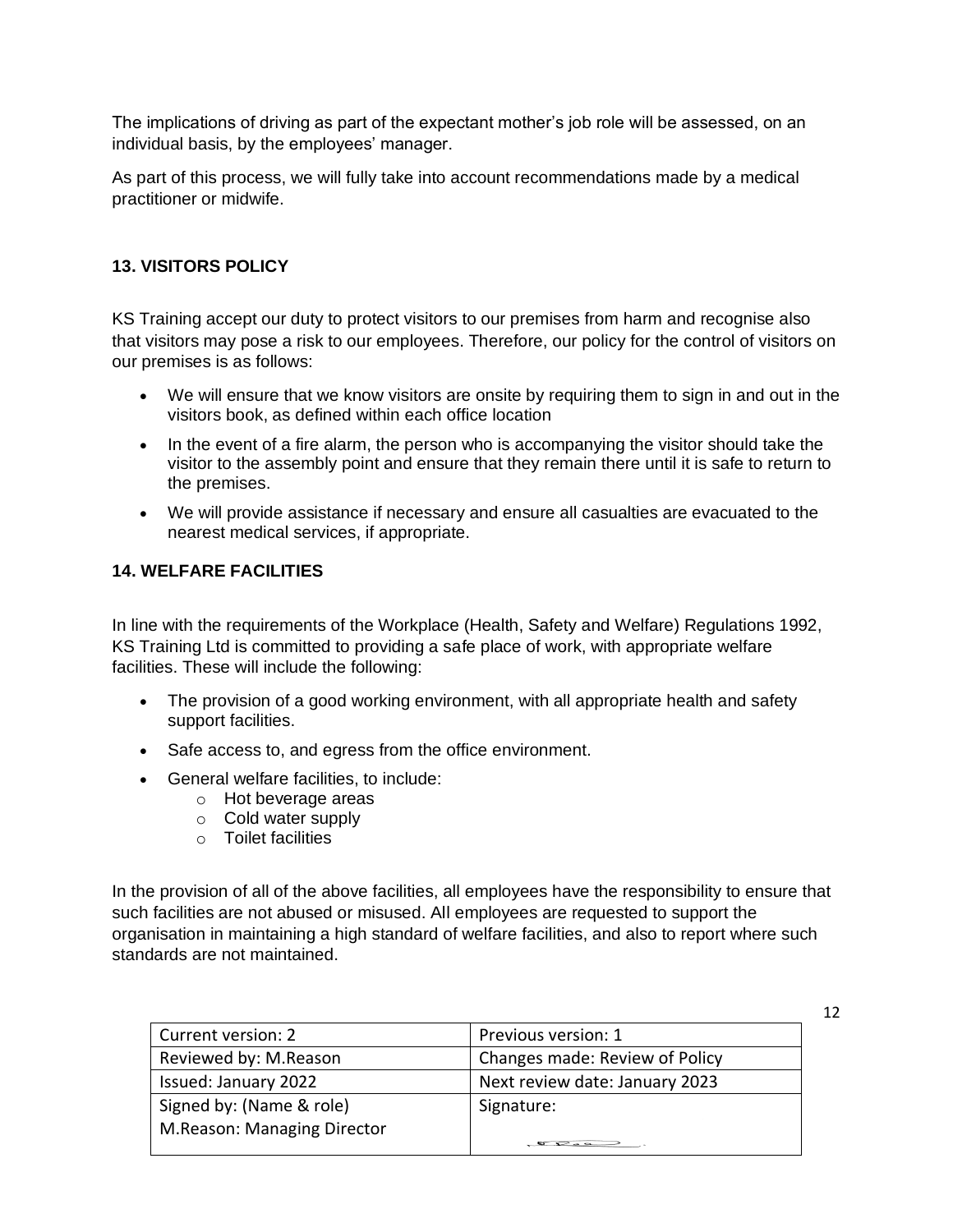KS Training Ltd requires good housekeeping at all times. It is the responsibility of all managers to ensure that these standards are met within their department/team.

# **15. STRESS POLICY**

KS Training will endeavour to comply with all legislation and good working practice and to identify sources of stress in the workplace. Subsequently we will address areas of concern with the prime purpose of achieving a healthy workforce in which stress levels are as low as practicable.

To achieve this, we will:

- Prevent stress by trying to control pressures to which employees are exposed.
- Encourage timely reaction by managers and the ability to recognise and deal with stress amongst employees as it arises.
- Promote and develop a supportive attitude to those employees identified as suffering from stress, including the development of strategies to deal with particular circumstances.
- Providing appropriate skills, training and resources needed for employees to do their jobs.
- Monitoring for excessive working hours.
- Provide counselling services if required

#### Monitoring

The following reports will be located on each personal file and will be used to monitor stress and provide an objective means of assessing the level of the problem and devising strategies for improvement:

- Absence (reports on levels and reasons for employee absence).
- Employee appraisal and development.

#### **16. TRAINING**

KS Training Ltd recognise the importance and value of health and safety training and are committed to providing adequate information, instruction and training for all employees. Training will be given in accordance with the requirements of the job role and tasks to be undertaken.

| Current version: 2          | Previous version: 1            |
|-----------------------------|--------------------------------|
| Reviewed by: M.Reason       | Changes made: Review of Policy |
| Issued: January 2022        | Next review date: January 2023 |
| Signed by: (Name & role)    | Signature:                     |
| M.Reason: Managing Director |                                |
|                             |                                |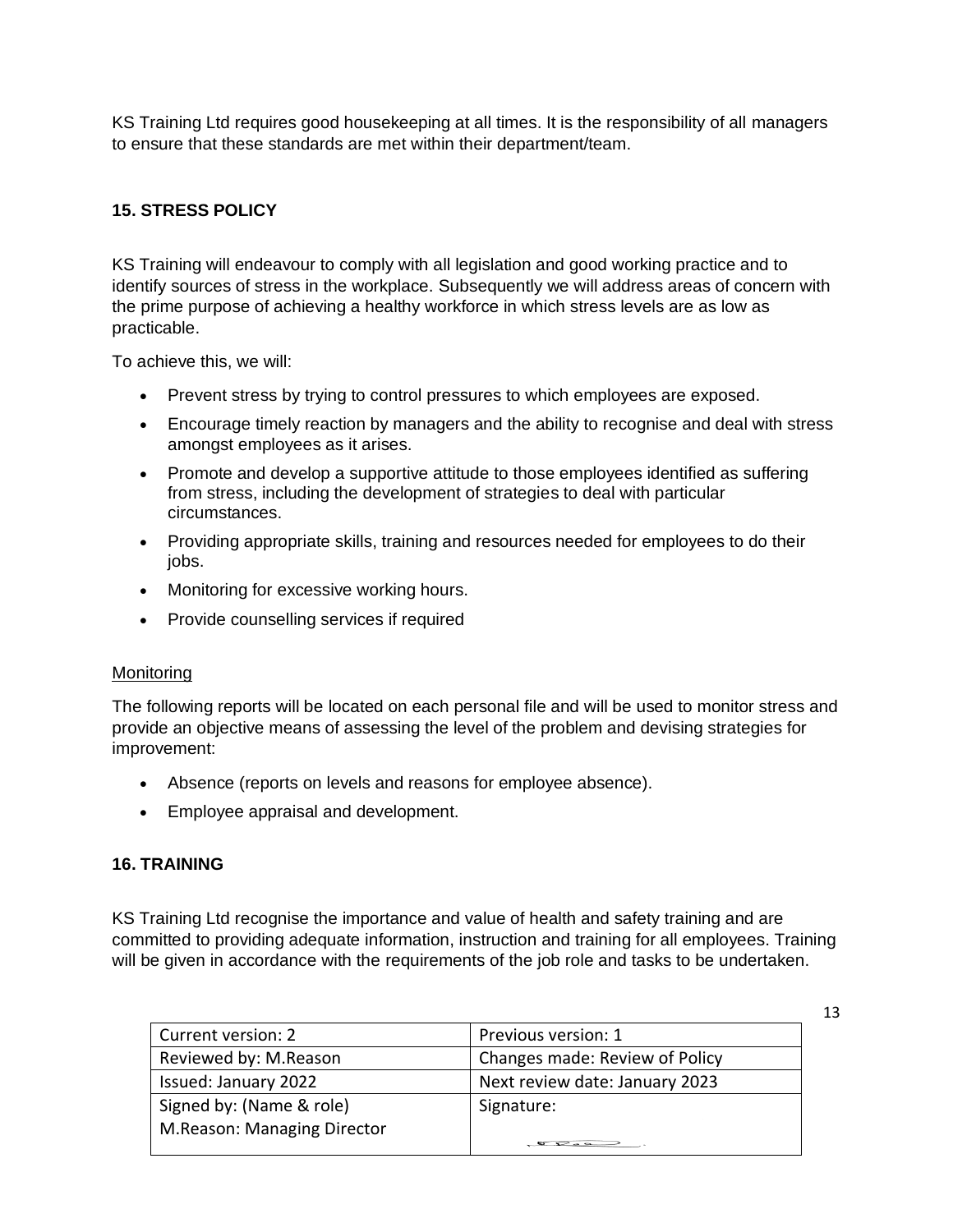KS Training will ensure that all new employees receive induction training covering the following:

- Health and Safety Policy
- Statutory and ESFA accident reporting procedures
- Fire arrangements and first aid facilities
- Safe manual handling
- Risk assessment policy
- Employee responsibilities *This is not an exhaustive list*

In addition to the above, additional specific information will be provided, relevant to the employees' particular tasks or job, which will be arranged by the appropriate manager.

#### **17. YOUNG PERSONS**

It is policy of KS Training Ltd to prevent or reduce risks to young people employed by the company through the completion of risk assessments to identify any risk to their health arising from work activities. The risk assessment will take account of the young person's inexperience, lack of awareness and perception of risk in the workplace. These would be in addition to our regular programme of risk assessments.

It is also our policy to prevent or reduce risks to young persons by ensuring that they do not:

- Undertake any manual handling tasks without training and supervision
- Operate machinery i.e. shredders without training and supervision
- Spend excessive time at a workstation without taking adequate breaks

#### **18. CONSULTATION AND COMMUNICATION WITH EMPLOYEES**

In accordance with the requirements of the

- Health and Safety (Consultation with Employees) Regulations 1996
- Management of Health and Safety at Work Regulations 1999

KS Training is committed to ensuring the Health, Safety and Welfare of all its employees whilst at work.

Consultation and communication with employees on health and safety matters is a key element to the successful achievement of this objective.

| Current version: 2          | Previous version: 1            |
|-----------------------------|--------------------------------|
| Reviewed by: M.Reason       | Changes made: Review of Policy |
| Issued: January 2022        | Next review date: January 2023 |
| Signed by: (Name & role)    | Signature:                     |
| M.Reason: Managing Director |                                |
|                             |                                |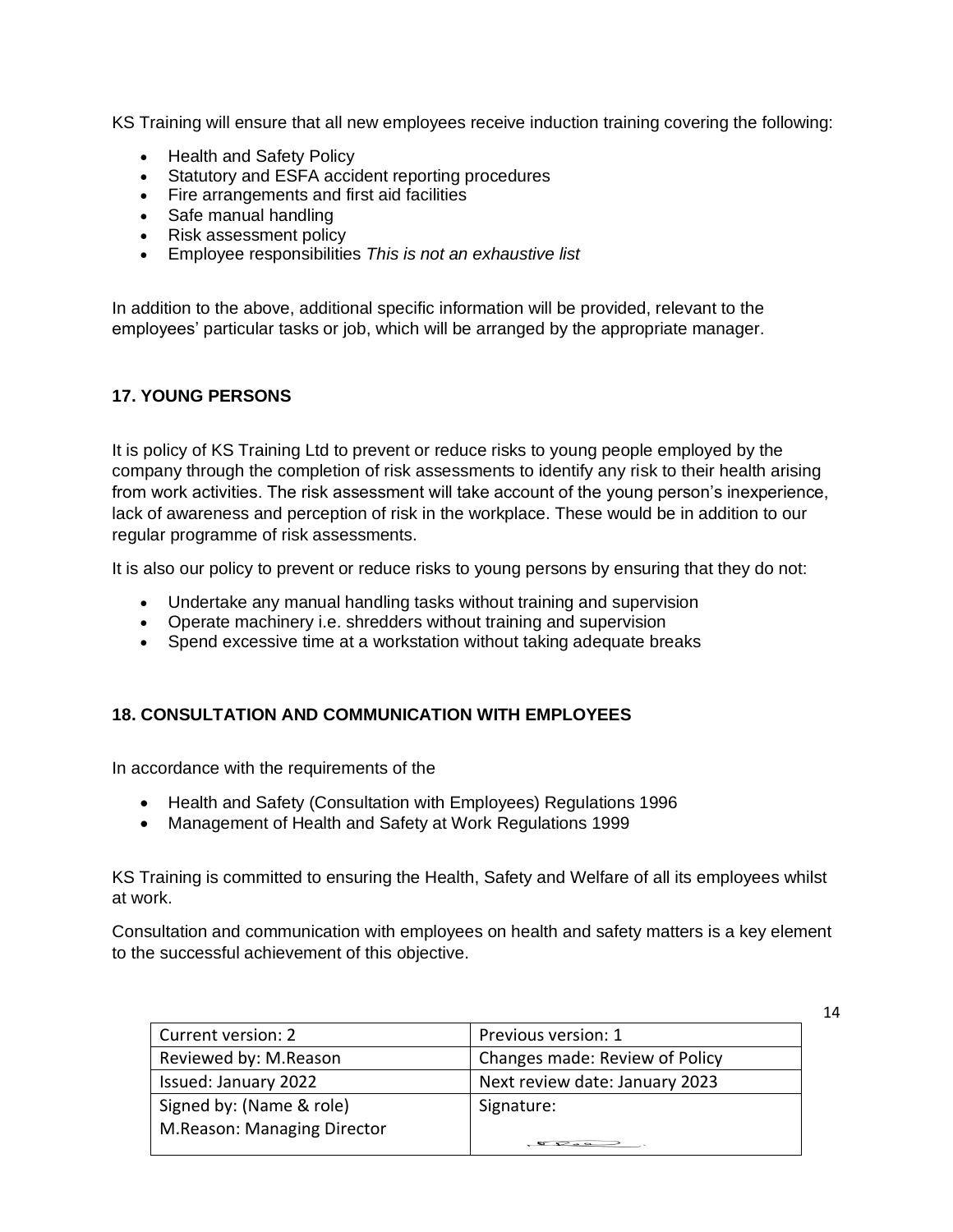All employees are responsible for providing feedback on their views/concerns about the health and safety arrangements and to also report any defects or failings they identify.

# **19. ALCOHOL, DRUGS AND SOLVENTS**

KS Training Ltd is concerned that employees do not expose themselves or other persons to risks to their health or safety by acts or omissions at work. It is therefore the policy of KS Training that all employees are fit and well when at work.

#### **Responsibilities**

- No person will be allowed at work if they are under the influence of alcohol, drugs or solvents.
- Any employee who is aware of any person who is at work and under the influence of alcohol, drugs or solvents must report the matter immediately to their manager.
- Employees who are taking medication or prescribed drugs, which may affect their actions or reactions whilst at work, should inform their manager. Appropriate adjustments to the employee's day to day tasks may or may not then be deemed necessary.
- The use of uncontrolled drugs or solvents whilst at work or being under the influence whilst at work, including being under the influence of alcohol, is considered by KS Training to be very serious and subject to the same disciplinary action as any act of gross misconduct.

#### **20. LONE WORKING POLICY**

KS Training Ltd recognises its responsibility to assess the risks to lone workers and to take steps to avoid or control the risk where necessary. This will be highlighted as part of the Management Risk Assessment completed by the managers. Additional risk assessments may then have to be completed as appropriate.

Lone workers can be grouped into the following areas:

- Workers in fixed establishments
- Mobile workers working away from their fixed base.

| Current version: 2          | Previous version: 1            |
|-----------------------------|--------------------------------|
| Reviewed by: M.Reason       | Changes made: Review of Policy |
| Issued: January 2022        | Next review date: January 2023 |
| Signed by: (Name & role)    | Signature:                     |
| M.Reason: Managing Director |                                |
|                             |                                |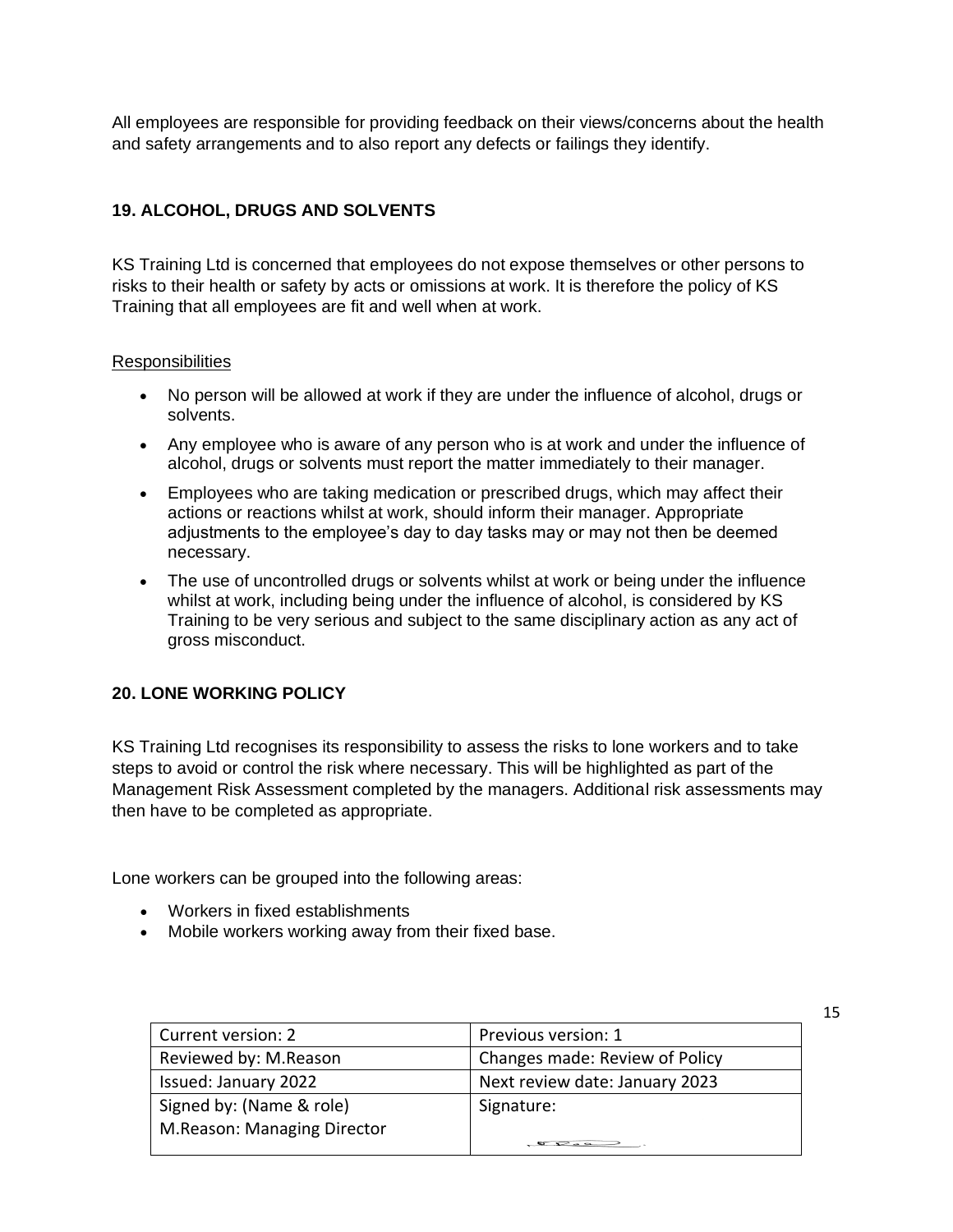Within our organisation, the second category predominantly applies, where certain employees may be required to visit commercial premises as part of their duties.

Where this is necessary, the following steps should be followed:

- The employee should ensure that the calendar within their PC is fully up to date, highlighting their offsite location
- The employee must have a mechanism for raising the alarm e.g. a mobile phone
- Regular contact is made between the employee and the office using a phone

Examples of occurrences which may happen whilst working alone are:

- A road traffic accident
- Personal attack
- Involvement in a major incident
- Any other professional concern

In the first instances, any of these occurrences should be reported to the direct line manager.

#### **21. DRIVING POLICY**

It is KS Training policy that employees undertaking driving duties are competent to drive the vehicle being used. To that effect those employees shall maintain a current UK driving licence.

Where the maintenance of a driving licence is a condition of the employment of staff, those who lose their licence through the courts must report the loss to their manager.

Drivers are expected to abide with all applicable road traffic legislation and Approved Codes of Practice.

When employees are driving any vehicle on KS Training Ltd business, they should consider the following points:

- Concentrate at all times in order to avoid accidents
- Do not drive excessively for long periods. When you feel tired, stop at a safe location and rest.
- Know the capabilities of your vehicle and exercise restraint.
- Consider other road users, giving the correct signals in good time.
- Drive at the permitted speed limit only.

| Current version: 2          | Previous version: 1            |
|-----------------------------|--------------------------------|
| Reviewed by: M.Reason       | Changes made: Review of Policy |
| Issued: January 2022        | Next review date: January 2023 |
| Signed by: (Name & role)    | Signature:                     |
| M.Reason: Managing Director |                                |
|                             |                                |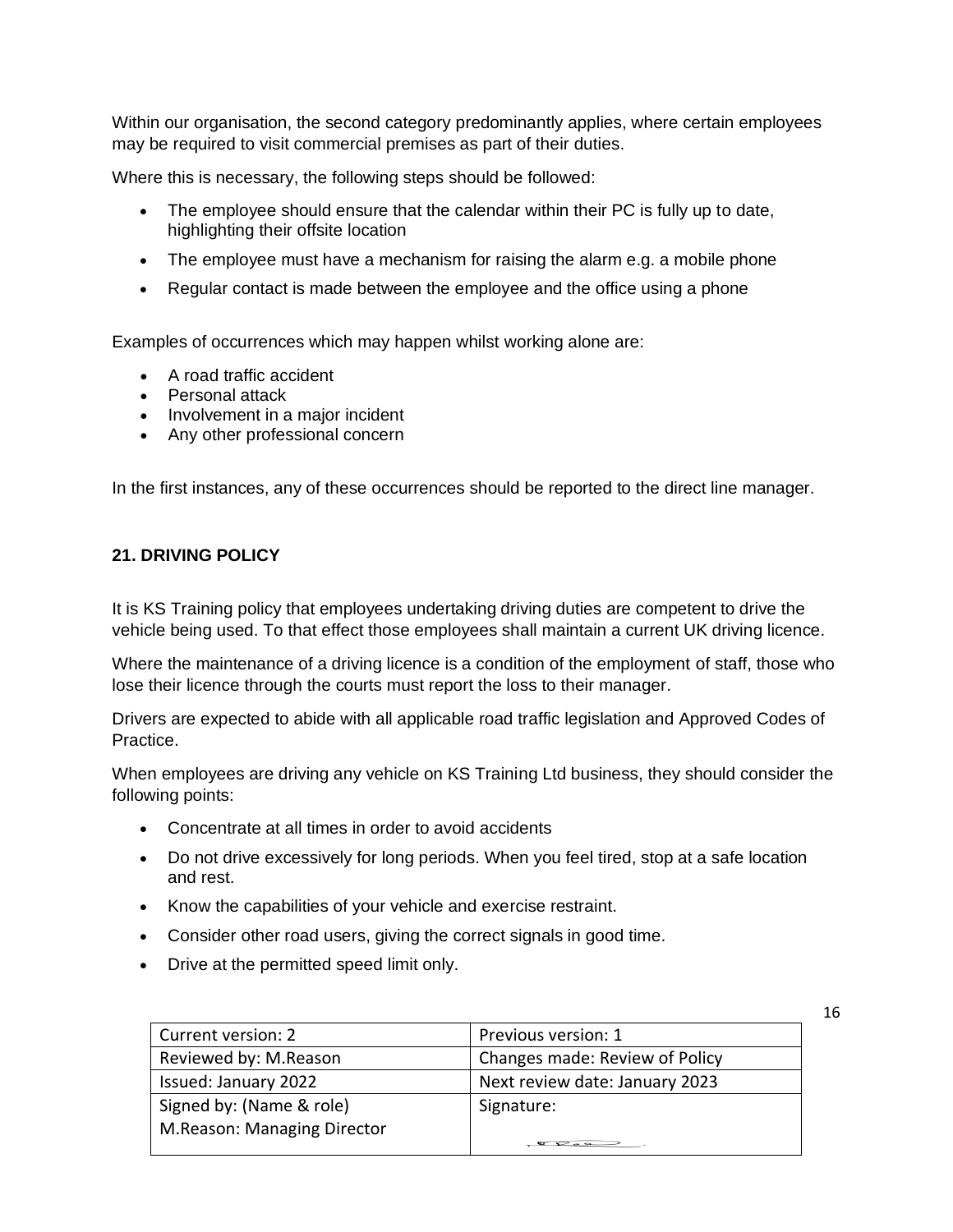• Know the Highway Code and apply it.

Where the employee uses their own vehicle for business use, it is the responsibility of the employee to ensure that the vehicle is serviced, has a current MOT and a business use insurance policy.

Employees must be aware of any prescription medication, which may result in drowsiness or any other incapacity whilst driving.

Should an employee be involved in a road traffic accident, whilst on company business, it is the responsibility of the manager to report the incident, in writing to the Health and Safety Coordinator.

Employees are reminded that when attending client's premises, they must abide and adhere to all health and safety arrangements applicable to that location.

The Highway Code, the Department of Transport and the Health and Safety Executive guidance, states that drivers should take a 15-minute break in every 2 hours of driving. All staff, on KS Training business, are not to drive for an excessive period and put themselves and other road users in danger.

Any concerns over driving on KS Training business should be referred to the relevant line manager.

#### 21.1 In Car Communication Equipment

The use of a telephone handset in a vehicle, whilst the vehicle is in motion, is contrary to the

requirements of the Highway Code, the Approved Code of Practice, which supports the Road Traffic Act. A Police prosecution of "driving without due care and attention" is therefore possible, sighting the requirements of the Highway Code. KS Training Ltd recognises the potential risks of using in car communication equipment whilst the vehicle is in motion. Therefore, all employees who have access to a telephone handset and use it in the course of their employment, are required to abide by the following policy:

• When travelling on KS Training business, the use of a mobile telephone handset by the driver is strictly prohibited. The handset should be switched off whilst the vehicle is in motion and any messages received can then be retrieved once the vehicle is parked in a safe manner.

#### **22. HOMEWORKING**

| Current version: 2          | Previous version: 1            |
|-----------------------------|--------------------------------|
| Reviewed by: M.Reason       | Changes made: Review of Policy |
| Issued: January 2022        | Next review date: January 2023 |
| Signed by: (Name & role)    | Signature:                     |
| M.Reason: Managing Director |                                |
|                             |                                |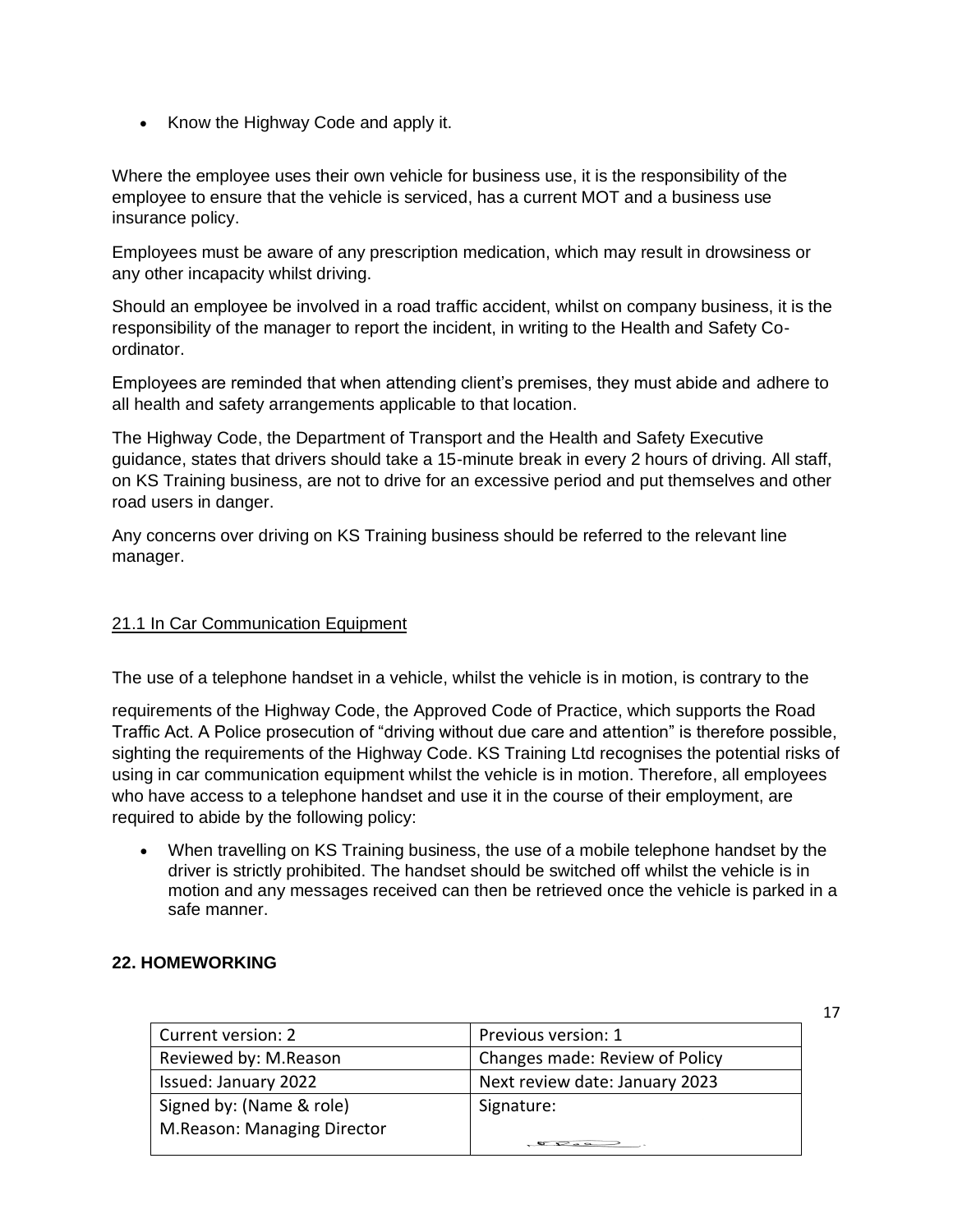Home workers are those people contracted to work at home for an employer.

It is the position of KS Training that whilst a number of staff may choose to work from home occasionally, there are no contracted home workers, as the normal place of work is the office

There is no contractual right to home working. However, the view of KS Training that where necessary, provided the business of the organisation is not inconvenienced and the line manager is in agreement, employees can work at home if needed.

Line managers should not unreasonably refuse such requests. Employees should note that there is no right to work at home and that they are normally required to be present at their place of work

#### **23. PLACEMENT EMPLOYER SYSTEMS**

KS Training is committed to ensuring, so far as is reasonably practicable, a safe, healthy and supportive environment for all learners.

Relevant procedures and associated documentation used by KS Training for the implementation of the placement employer vetting and monitoring systems are contained as an appendix to the Safety Policy.

#### **24. SAFE LEARNER SYSTEMS**

When working with young people, KS Training Ltd will endeavour to implement the safe learner concept, through the promotion of risk education and safety awareness.

#### **25. LEARNER INCIDENT REPORTING AND INVESTIGATION**

KS Training Ltd is committed to the safety of all learners and recognise the ESFA contractual obligations to investigate and report all incidents to learners on ESFA funded programmes.

Relevant procedures and associated documentation used by KS Training for the investigation and reporting of learner incidents can be obtained from the head office or your line manager.

#### **26. MANAGEMENT REVIEW**

| Current version: 2          | Previous version: 1            |
|-----------------------------|--------------------------------|
| Reviewed by: M.Reason       | Changes made: Review of Policy |
| Issued: January 2022        | Next review date: January 2023 |
| Signed by: (Name & role)    | Signature:                     |
| M.Reason: Managing Director |                                |
|                             |                                |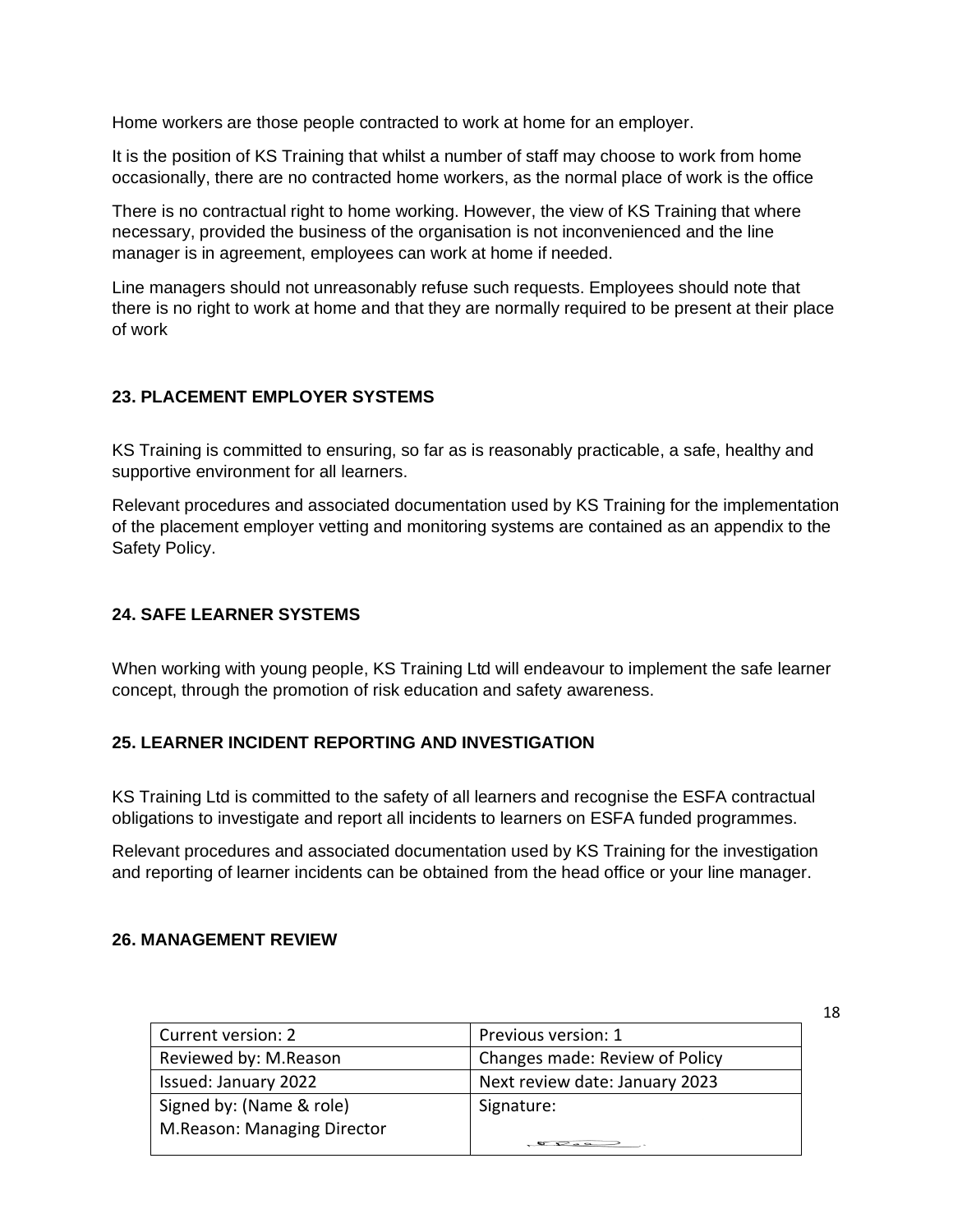It is the policy of KS Training Ltd to ensure all health and safety systems are dynamic and under continuous improvement. To achieve this, we will regularly review our policies, procedures and arrangements to ensure that they continue to provide suitable and sufficient health, safety and welfare requirements for employees, and reflect our business activities.

The Health and Safety Co-ordinator has the following responsibilities:

- To ensure that the performance of health and safety is managed, through audits and inspections, which are reported effectively to the Managing Director
- To ensure that all feedback information is analysed to identify trends and opportunities for improvement.
- To collate all audit results and actions.
- To review accident and incident reports and other feedback information, including "near misses".

#### **27. SAFETY AUDITING**

It is the policy of KS Training to ensure that all health and safety systems are dynamic and under continuous improvement.

To achieve this our policies, arrangements, procedures and premises will be regularly audited to ensure they reflect suitable health, safety and welfare requirements for employees and for our work activities.

KS Training Health and Safety Co-ordinator is responsible for establishing, maintaining and undertaking an internal Health and Safety Audit Programme.

The Managing Director is responsible for ensuring that where necessary, appropriate remedial

actions are taken from the conclusions of the safety audit.

#### **Appendix 1 Placement Employer Safety Verification Procedure**

#### **Scope**

This procedure outlines the mechanisms to be completed and the criteria to be followed when signing up a placement employer in which a learner will undertake ESFA funded learning.

#### **Objective**

| Current version: 2          | Previous version: 1            |
|-----------------------------|--------------------------------|
| Reviewed by: M.Reason       | Changes made: Review of Policy |
| Issued: January 2022        | Next review date: January 2023 |
| Signed by: (Name & role)    | Signature:                     |
| M.Reason: Managing Director |                                |
|                             |                                |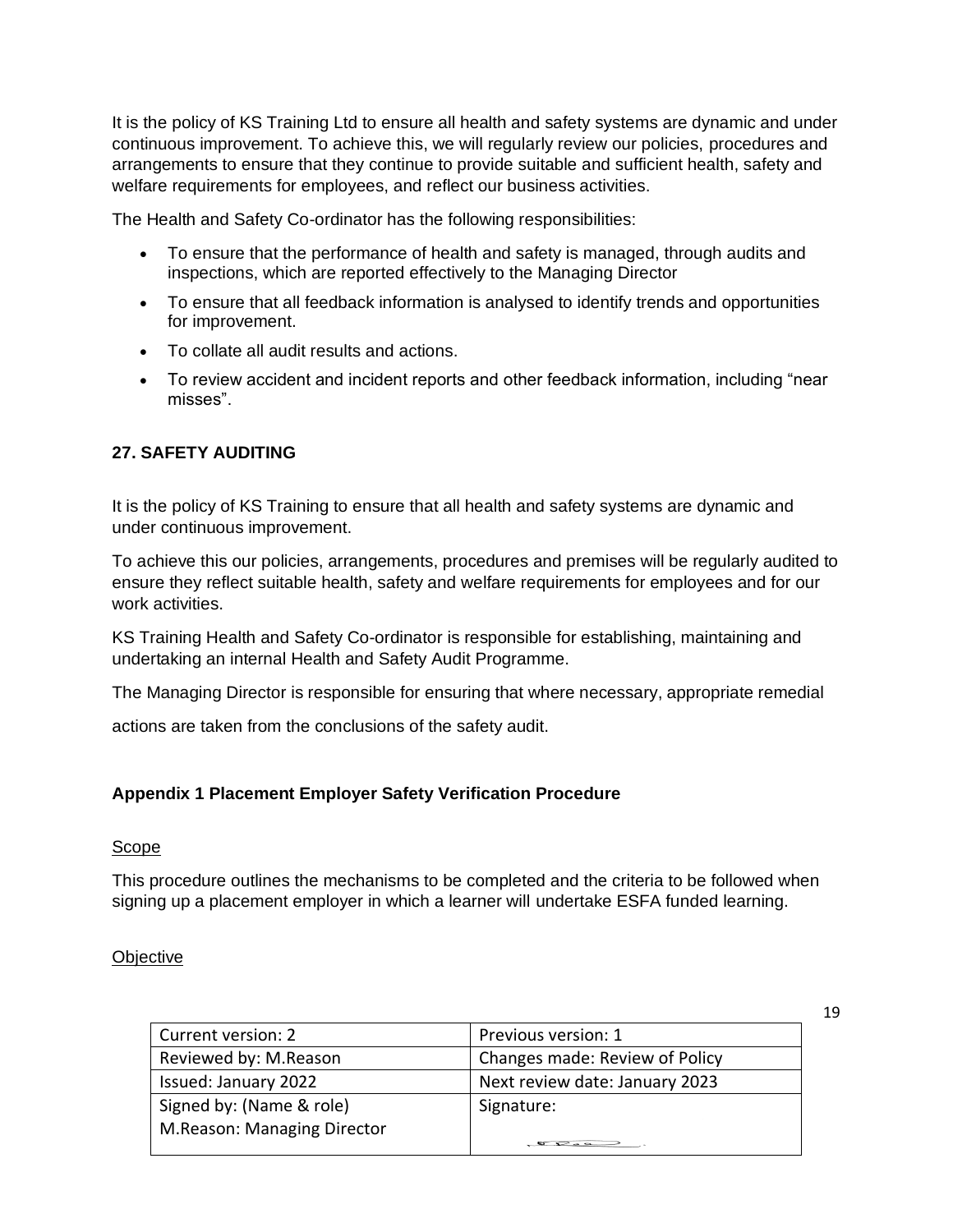The objective is to ensure, so far as is reasonably practicable, a safety, health and supportive environment for the learner. This objective is achieved by verifying that the employer is complying with their statutory safety responsibilities and the requirements of the ESFA Health and Safety Procurement Standard.

#### **Competency**

*The Placement Employer Safety Verification process can only be completed by staff who have the relevant experience necessary.*

#### Process

In order to verify that the employer is complying with their health and safety responsibilities, a Health and Safety Site Checklist (318), is completed prior to the ESFA funding documentation for the learner being processed.

1. The Health and Safety Site Checklist contains a number of headed sections, all of which are to be completed in full. The checklist comprises the following:

- The Employer Details
- Ten standards, each one of the standards conforms to the ESFA Health and Safety Procurement Standards (HASPS)
- An assessment of each of the ten standards
- An overall assessment outcome
- Signatures from the employer and the KS Training representative
- A Safety Action Plan

Placement Employer Safety Verification Procedure Process

2. Each of the ten standards are then assessed at the end of each section. The assessment criteria are as follows:

- Met all the criteria have been verified in full
- Part met some of the criteria have been verified & an action plan & timescales has been agreed with the employer
- Not met the criteria have not been verified

| Current version: 2          | Previous version: 1            |
|-----------------------------|--------------------------------|
| Reviewed by: M.Reason       | Changes made: Review of Policy |
| <b>Issued: January 2022</b> | Next review date: January 2023 |
| Signed by: (Name & role)    | Signature:                     |
| M.Reason: Managing Director |                                |
|                             |                                |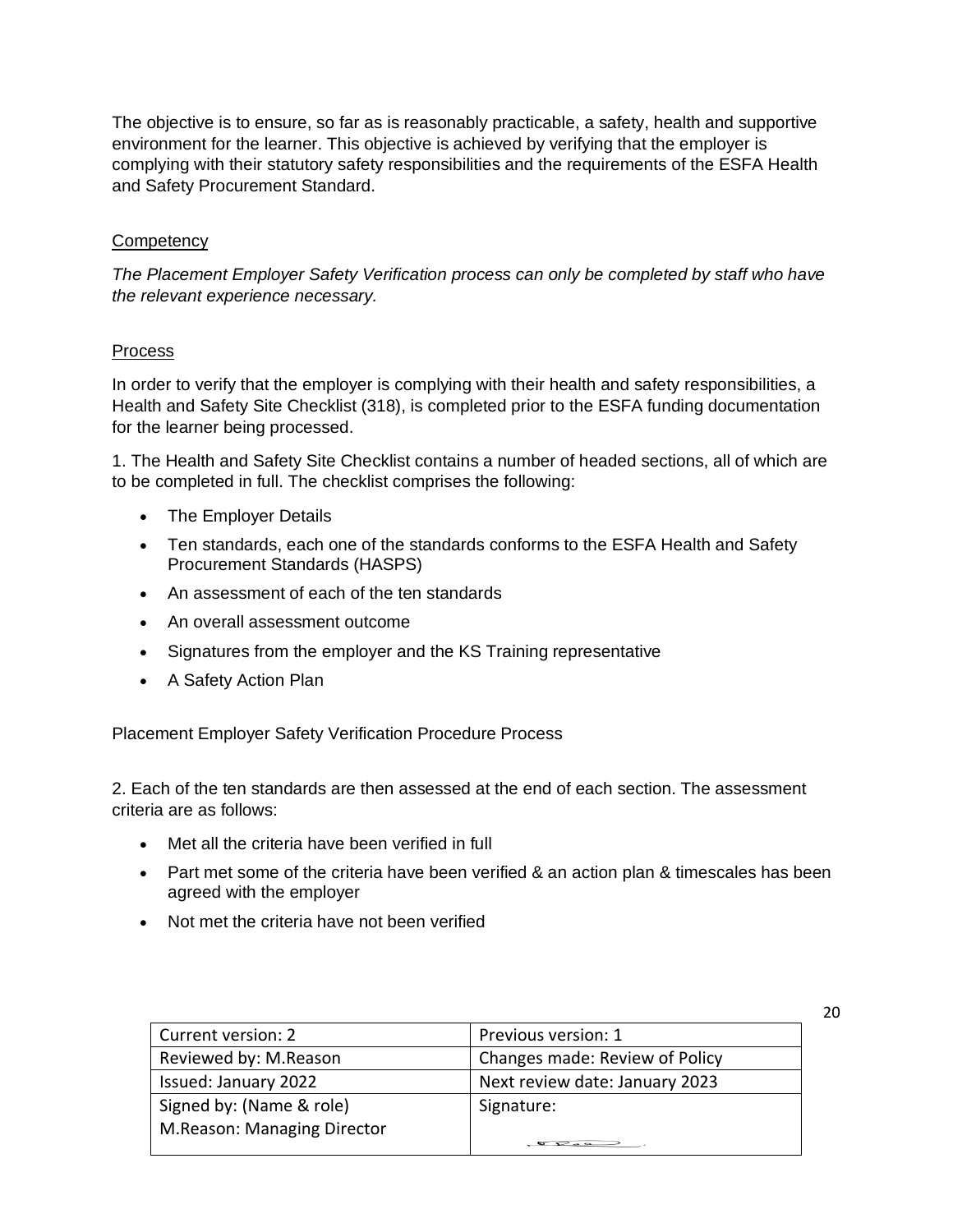3. For those sections that have an assessment criteria of, "part met", an entry must be detailed in the health and safety action plan. This should include:

- A reference number from the standard (eg 1A)
- The action required
- Who will complete the action?
- A target date

4. The assessment outcome is then completed for the whole document, detailing any recommendations and the risk category. The risk category is reached using the Risk Category Matrix, based on the occupational risk level and the management risk level. The employer is then re-visited based on the High, Medium, or Low risk category allocated.

5. The placement employer and the KS Training staff sign the document as an accurate record upon the day of the visit.

6. The employer will be informed of their responsibilities for the health and safety of apprentices during the health and safety site verification inspection. This will also be reviewed as an agenda item during the apprenticeship planning meeting(s) that form part of the employer engagement process.

7. The commitment statements signed for each apprentice will include statements signed by employers to state that they are aware of their responsibilities for the health and safety of apprentices.

#### **Appendix 2 Learner Safety Induction**

#### Scope

This procedure outlines the mechanisms to be followed and documentation to be completed when verifying the criteria that a learner will undertake, with their employer, whilst on ESFA funded learning.

#### **Objective**

The objective is to ensure, so far as is reasonably practicable, the promotion of the safe learner concept. This objective will be implemented through the completion of a risk education programme by the learner as part of a qualification and with the employer.

| Current version: 2          | Previous version: 1            |
|-----------------------------|--------------------------------|
| Reviewed by: M.Reason       | Changes made: Review of Policy |
| Issued: January 2022        | Next review date: January 2023 |
| Signed by: (Name & role)    | Signature:                     |
| M.Reason: Managing Director |                                |
|                             |                                |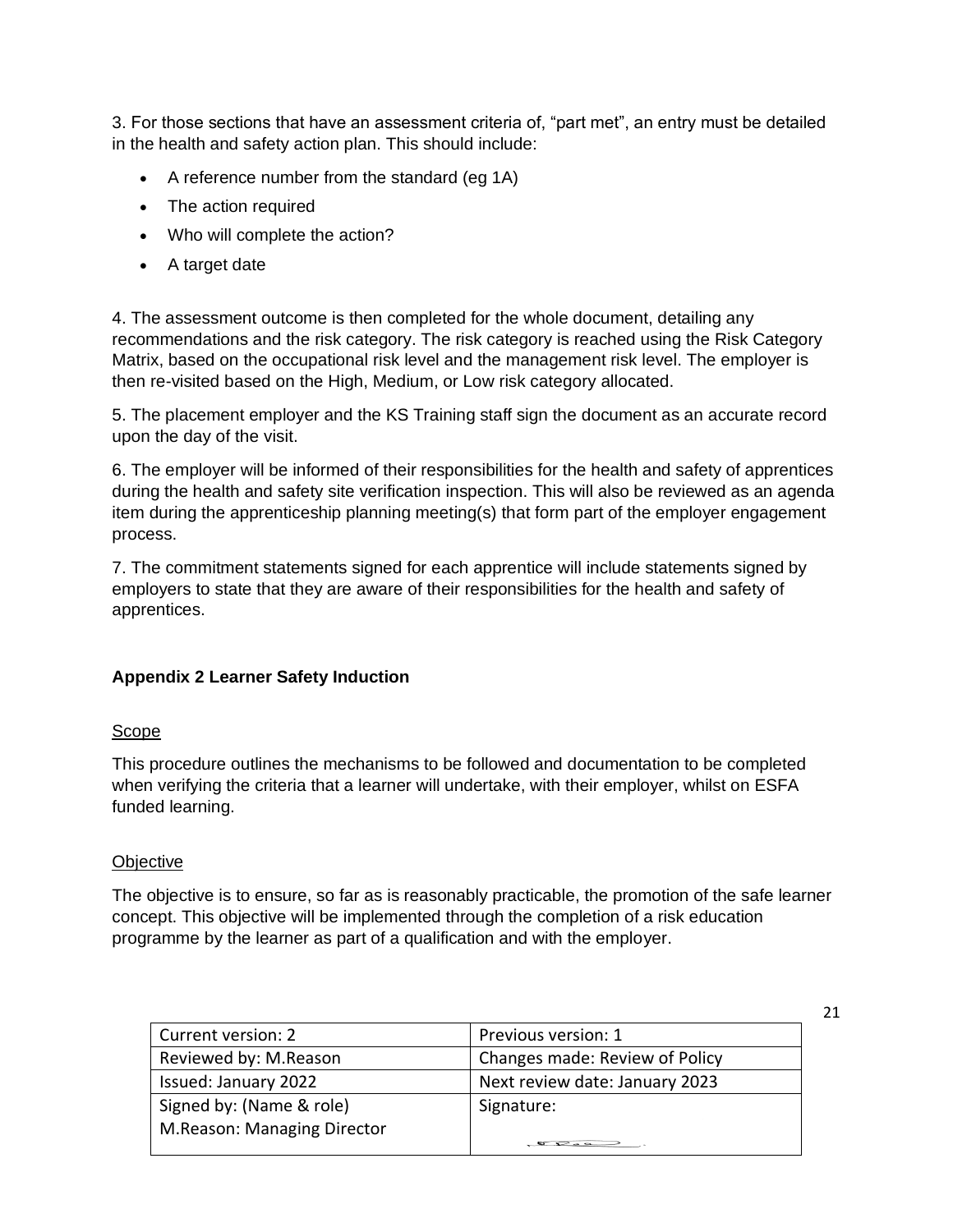#### **Competency**

*The Learner Safety Induction process can only be undertaken by staff who have either the necessary experience or qualification*

#### Process

At the start of each training programme, the Learner must complete a KS Training Induction Checklist. Each of the criteria listed on the checklist must be covered by the KS Training staff with the Learner. A tick should be placed against each of the criteria to confirm completion. Once all of the induction criteria have been completed, both the Learner and the KS Training Assessor must sign the induction checklist. All criteria must be completed. The checklist is then placed within the Learner records/file

#### **Appendix 3 Learner Safety Review**

#### Scope

This procedure outlines the mechanisms to be followed and documentation to be completed undertaking a Learner Review to an individual on ESFA funded learning.

#### **Objective**

The objective is to ensure, so far as is reasonably practicable, the continued safety of the Learner, as an integral part of the safe learner concept. This objective will be implemented through verification that the Learner is completing a risk education programme as part of a qualification and with the employer.

#### **Competency**

*The Learner Safety Induction process can only be undertaken by staff who have the necessary experience or qualification.*

#### Process

At each Learner Review, the employer and the Learner must complete a KS Training Learner Review document. The health and safety section of the review is contained within the Employer Section of the document. A series of health and safety questions for the Learner has been complied. The assessor should select different questions to be asked at each review and record

| Current version: 2          | Previous version: 1            |
|-----------------------------|--------------------------------|
| Reviewed by: M.Reason       | Changes made: Review of Policy |
| Issued: January 2022        | Next review date: January 2023 |
| Signed by: (Name & role)    | Signature:                     |
| M.Reason: Managing Director |                                |
|                             | $\sigma$ $\sigma$              |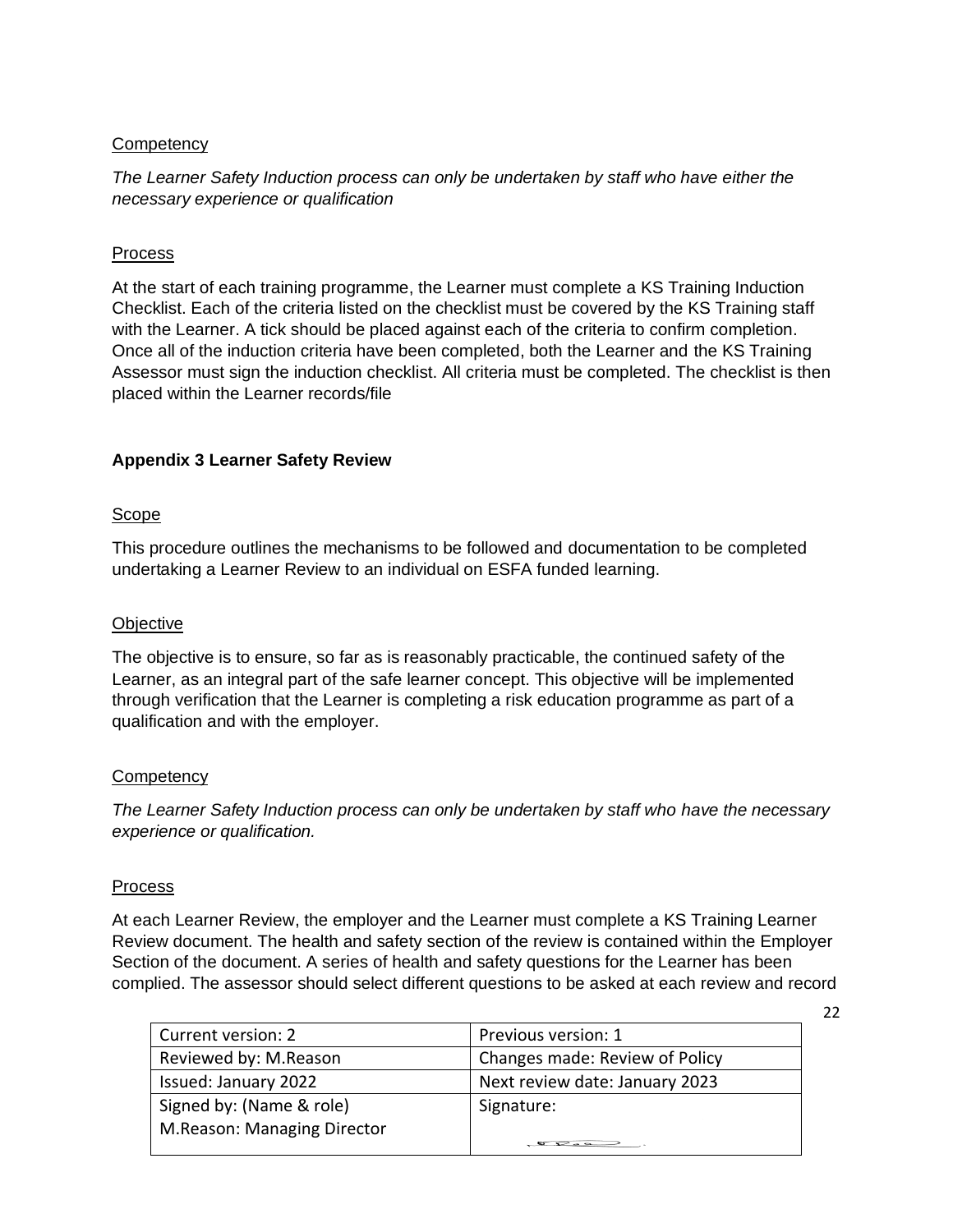the information in the box provided on the review document. In addition, the assessor must ask the Learner, at every review visit, if the Learner has had any accidents since the last review visit. If the answer is, "YES", then the assessor should follow Appendix HS004 of the KS Training Safety Policy. Once all of the sections have been completed, the Learner, the employer representative and the KS Training Assessor must sign the Learner Review document. All criteria must be completed. The checklist is then placed within the Learner records/file

# **Appendix 4**

# **1. Learner Incident Reporting and Investigation Procedure**

# Scope

This procedure outlines the mechanisms to be completed and the criteria to be followed when an incident occurs to a learner whilst on an ESFA funded programme.

#### **Objective**

The objective is to investigate the learner incident, prevent a reoccurrence and report the findings to the Education and Skills Funding Agency (ESFA). The ESFA requires all funded organisations to report to the ESFA all cases where a learner suffers an incident which is reportable under the Reporting of Injuries, Diseases and Dangerous Occurrences Regulations 1995 (RIDDOR). Information on RIDDOR is contained within the KS Training Learner Incident Reporting and Investigation pack at Appendix HS005. In addition, the ESFA requires all funded organisations to report to the ESFA:

- A learner fatality during a road traffic accident
- Any other harm to a learner that results in absence from the learning programme.

# **Competency**

*The Learner Incident Reporting & Investigation process can only be completed by staff with the relevant experience or qualification*

#### Process

| Current version: 2          | Previous version: 1            |
|-----------------------------|--------------------------------|
| Reviewed by: M.Reason       | Changes made: Review of Policy |
| Issued: January 2022        | Next review date: January 2023 |
| Signed by: (Name & role)    | Signature:                     |
| M.Reason: Managing Director |                                |
|                             |                                |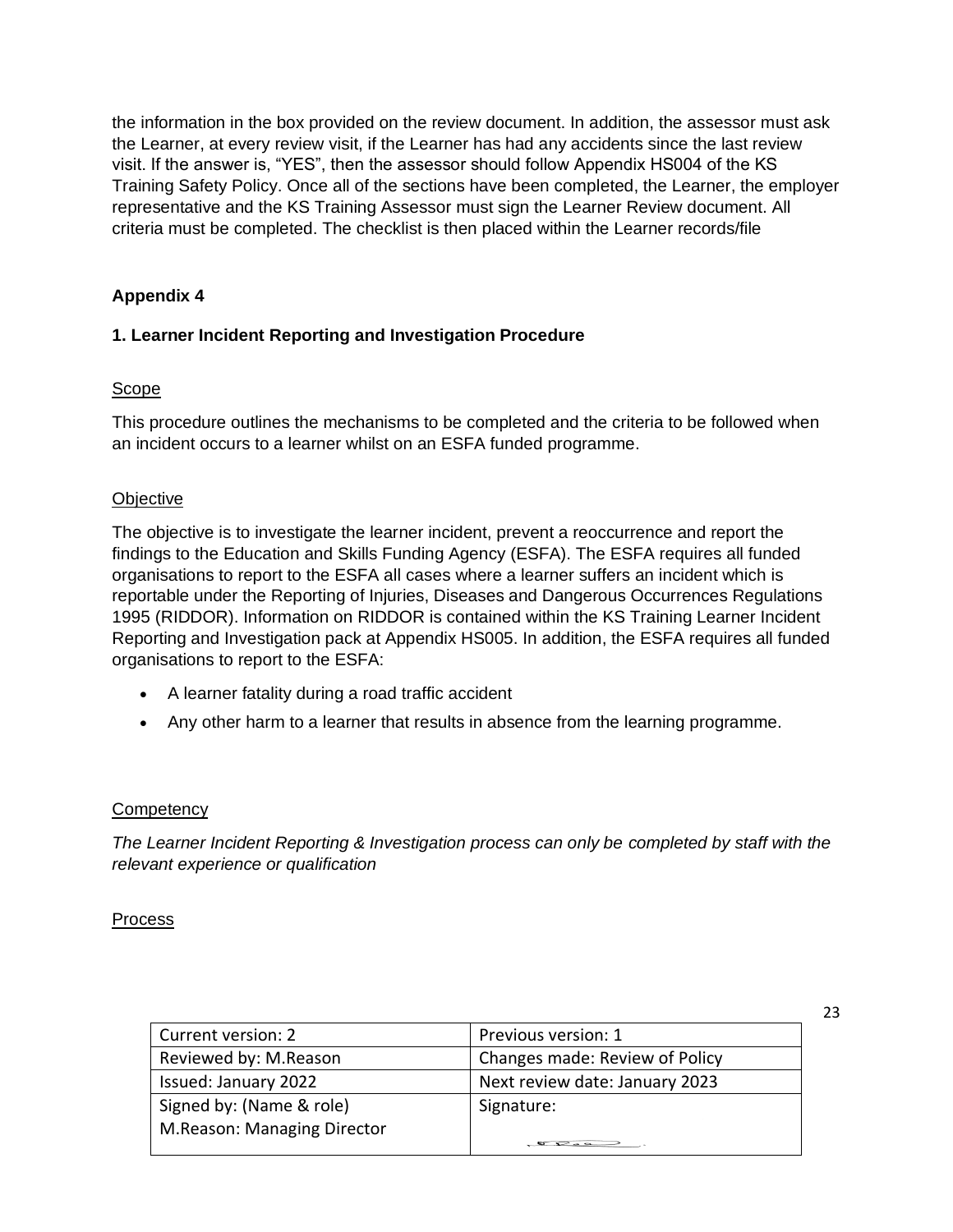When a learner incident is reported to KS Training, the appropriate Regional/County Manager should be informed. The Regional/County Manager is then responsible for ensuring that the learner accident reporting and investigation procedure is completed in full.

# **2. Learner Incident Reporting & Investigation Procedure Process**

# Step 1

Decide if the incident is reportable under RIDDOR, see the KS Training learner accident and investigation pack at Appendix HS005.

*If the incident is not reportable under RIDDOR, the incident should be entered in the placement employers Accident Book. The employer is responsible for progressing any investigation.*

# Step 2

If the incident is reportable under RIDDOR, KS Training have a contractual obligation to report the incident to the ESFA. In the event of a learner fatality, including road traffic accidents, or a major injury, or an over three-day injury, (as defined within RIDDOR), the incident must be reported, by telephone, to the Learner Health, Safety and Welfare contact at the relevant ESFA. See Appendix HS005 for details of RIDDOR and ESFA contact names and contact telephone numbers.

# Step 3

A learner incident report should be completed and submitted to the health and safety manager

# Step 4

The incident should be investigated, by a KS Training Ltd competent person. This must include a visit to the incident scene and interviews with all relevant parties. A copy of the F2508 should be obtained from the placement employer.

# Step 5

Completed copies of the learner incident report and the F2508 should be sent electronically, to the Learner Health, Safety and Welfare contact at the relevant ESFA, within 10 days of KS Training being notified of the incident. Copies of all documentation relating to the incident, should be held by the relevant Line Manager.

| Current version: 2          | Previous version: 1            |
|-----------------------------|--------------------------------|
| Reviewed by: M.Reason       | Changes made: Review of Policy |
| Issued: January 2022        | Next review date: January 2023 |
| Signed by: (Name & role)    | Signature:                     |
| M.Reason: Managing Director |                                |
|                             | $\sum_{i=1}^{n}$               |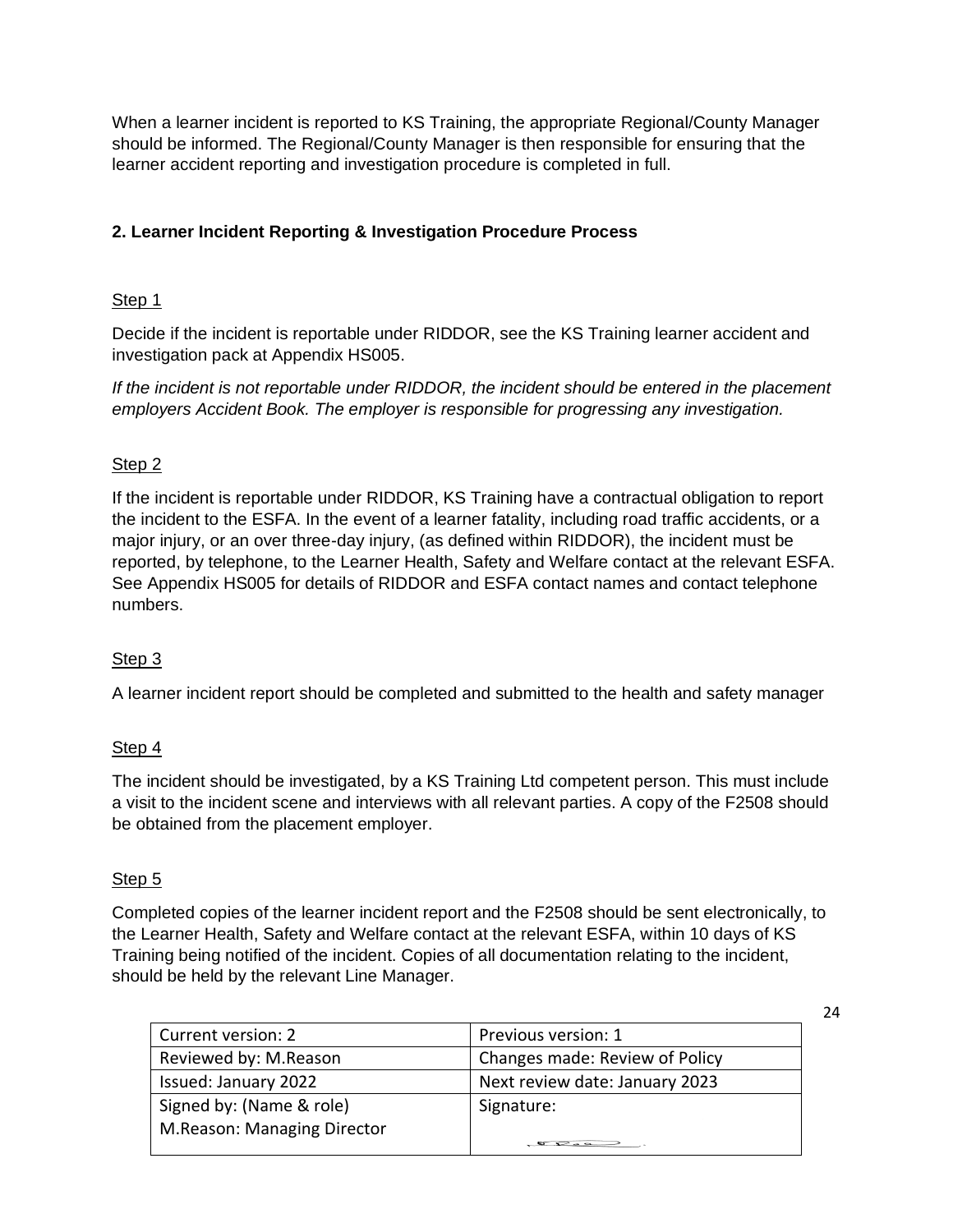# **Appendix 5**

# **1. Learner Incident Reporting and Investigation Pack**

#### Scope

The KS Training Learner Incident Reporting & Investigation Pack is to be used as a support tool when investigating and reporting learner incidents. The pack contains copies of the documentation and associated guidance to be used when investigating and reporting an incident to a learner whilst on an ESFA funded programme. The investigation and reporting process to be followed is contained within the Learner Incident Reporting & Investigation Procedure, (Appendix HS004 to the Safety Policy).

#### **Objective**

The objective is to investigate the learner incident, prevent a reoccurrence and report the findings to the Education and Skills Funding Agency (ESFA). The ESFA requires all funded organisations to report to the ESFA all cases where a learner suffers an incident which is reportable under the Reporting of Injuries, Diseases and Dangerous Occurrences Regulations 1995 (RIDDOR). Information on RIDDOR.

In addition, the ESFA requires all funded organisations to report to the ESFA:

- A learner fatality during a road traffic accident
- Any other harm to a learner that results in absence from the learning programme.

# **Competency**

*The Learner Incident Reporting & Investigation process can only be completed by staff who have the necessary experience or qualification*

# **2. Learner Incident Reporting & Investigation Pack Process**

When a learner incident is reported to KS Training, the appropriate manager should be informed. The manager is then responsible for ensuring that the learner accident reporting and investigation procedure is completed in full.

| Current version: 2          | Previous version: 1                                     |
|-----------------------------|---------------------------------------------------------|
| Reviewed by: M.Reason       | Changes made: Review of Policy                          |
| Issued: January 2022        | Next review date: January 2023                          |
| Signed by: (Name & role)    | Signature:                                              |
| M.Reason: Managing Director |                                                         |
|                             | $\mathcal{L}$ $\mathcal{L}$ $\rightarrow$ $\mathcal{L}$ |